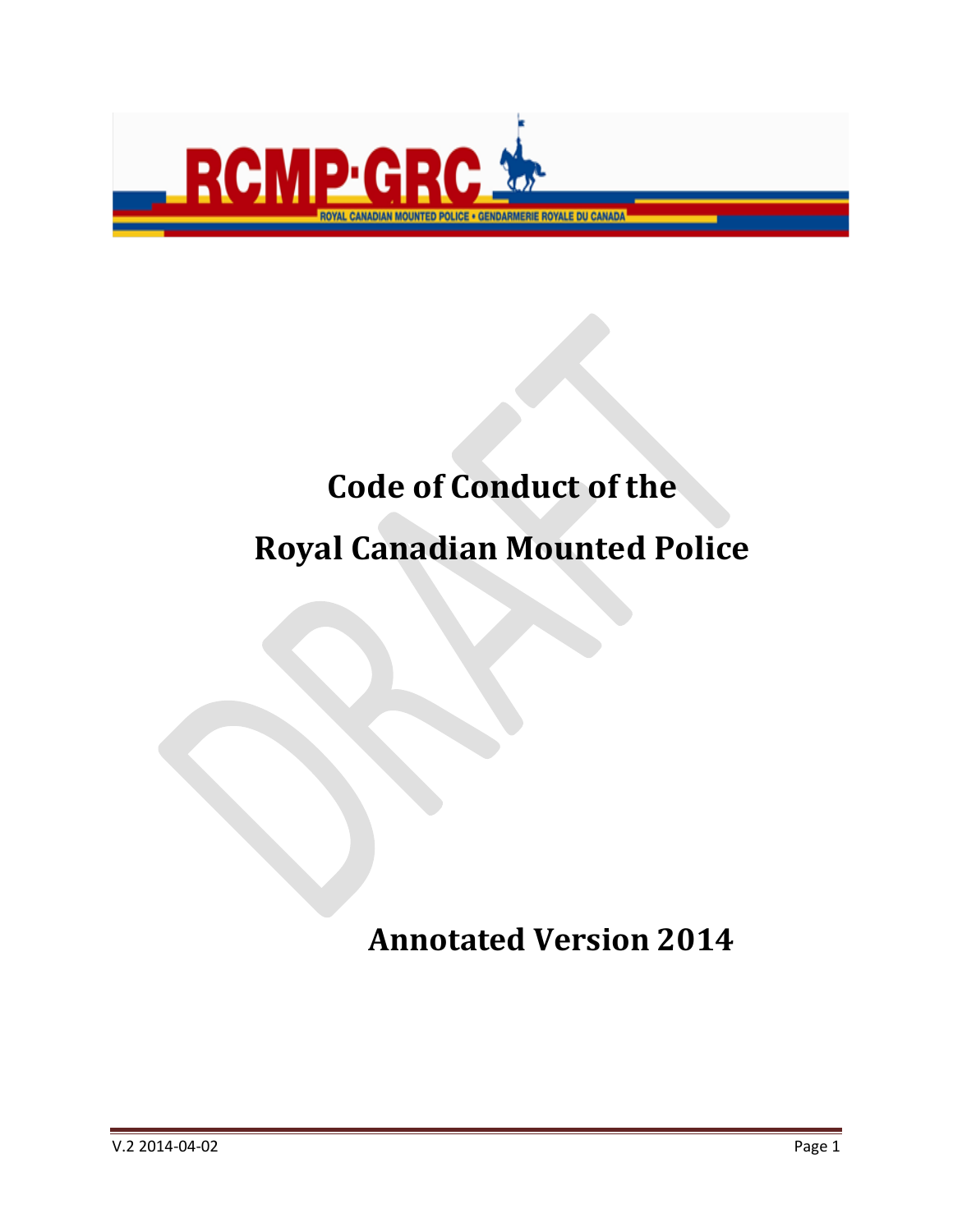## **Table of Contents**

| ${\bf Commentary.}\hfill\hspace{15pt} 12$ |  |
|-------------------------------------------|--|
|                                           |  |
|                                           |  |
|                                           |  |
|                                           |  |
|                                           |  |
|                                           |  |
|                                           |  |
|                                           |  |
|                                           |  |
|                                           |  |
|                                           |  |
|                                           |  |
|                                           |  |
|                                           |  |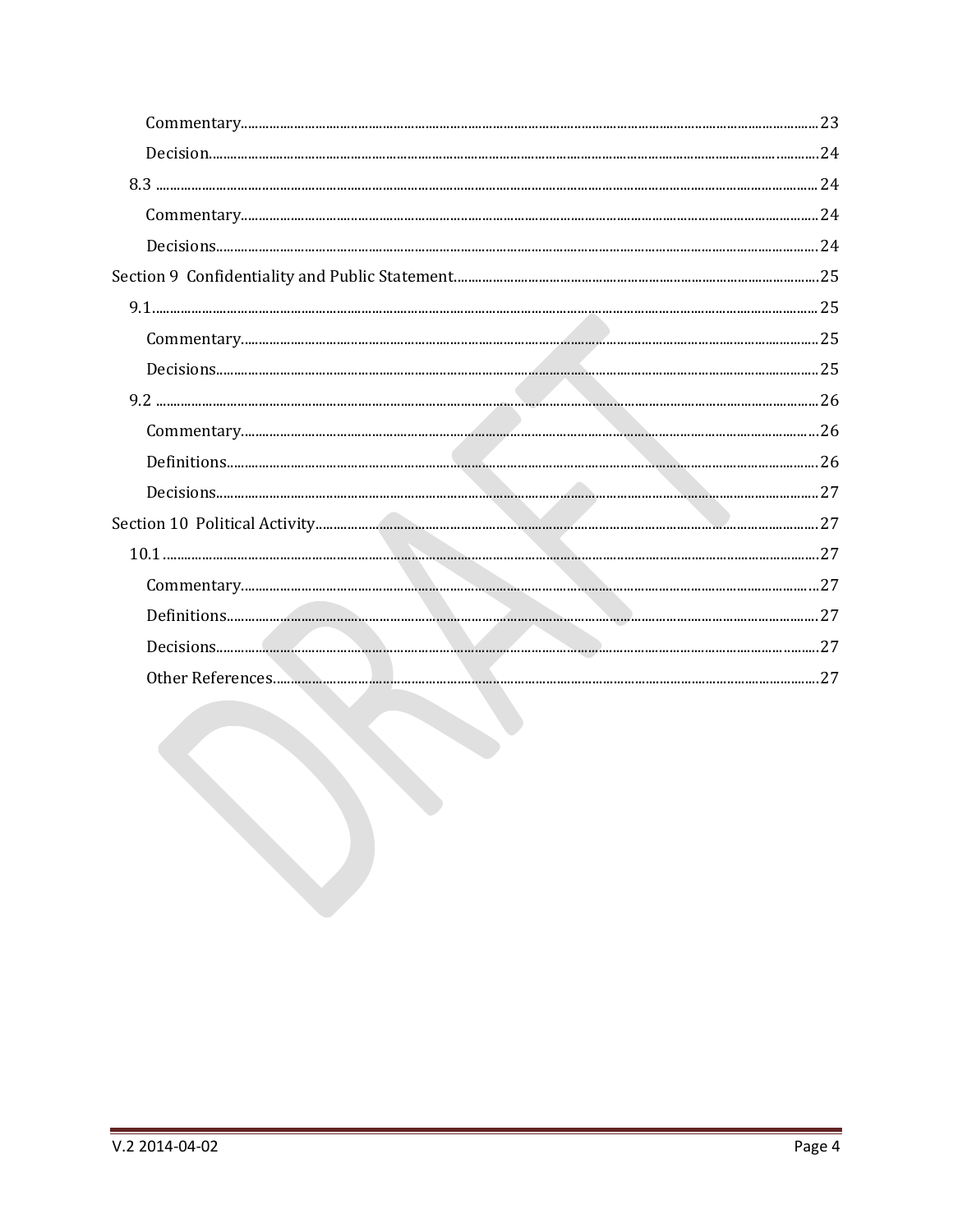## <span id="page-4-0"></span>**Commissioner's Comments**

The Code of Conduct for the RCMP reflects the expectations of Canadians concerning the responsibilities of all members, and sets the ethical tone to which we should aspire in performing our duties. The Code takes a positive approach to guide the professional conduct of members.

Policing is a unique profession, and as such, the challenges are many and the risks are high. For these reasons the professional standards of our members are held at the highest level. The Code of Conduct is meant to foster a strong sense of professionalism within our organization, as we continue to put our core values: honesty, integrity, professionalism, compassion, accountability, and respect, into action.

This annotated version of the Code is written in plain language and clearly articulates the behaviours that all members must demonstrate in their daily interactions with the public and coworkers. Members must be aware of how the Code applies to them and the conduct expected of them.

I encourage all employees to become familiar with the responsibilities within the Code of Conduct and its related policies. Members should engage each other in discussion about the challenges of your daily work and how you can best prepare for those challenges by being aware of your responsibilities as a member of the RCMP.

Bob Paulson, Commissioner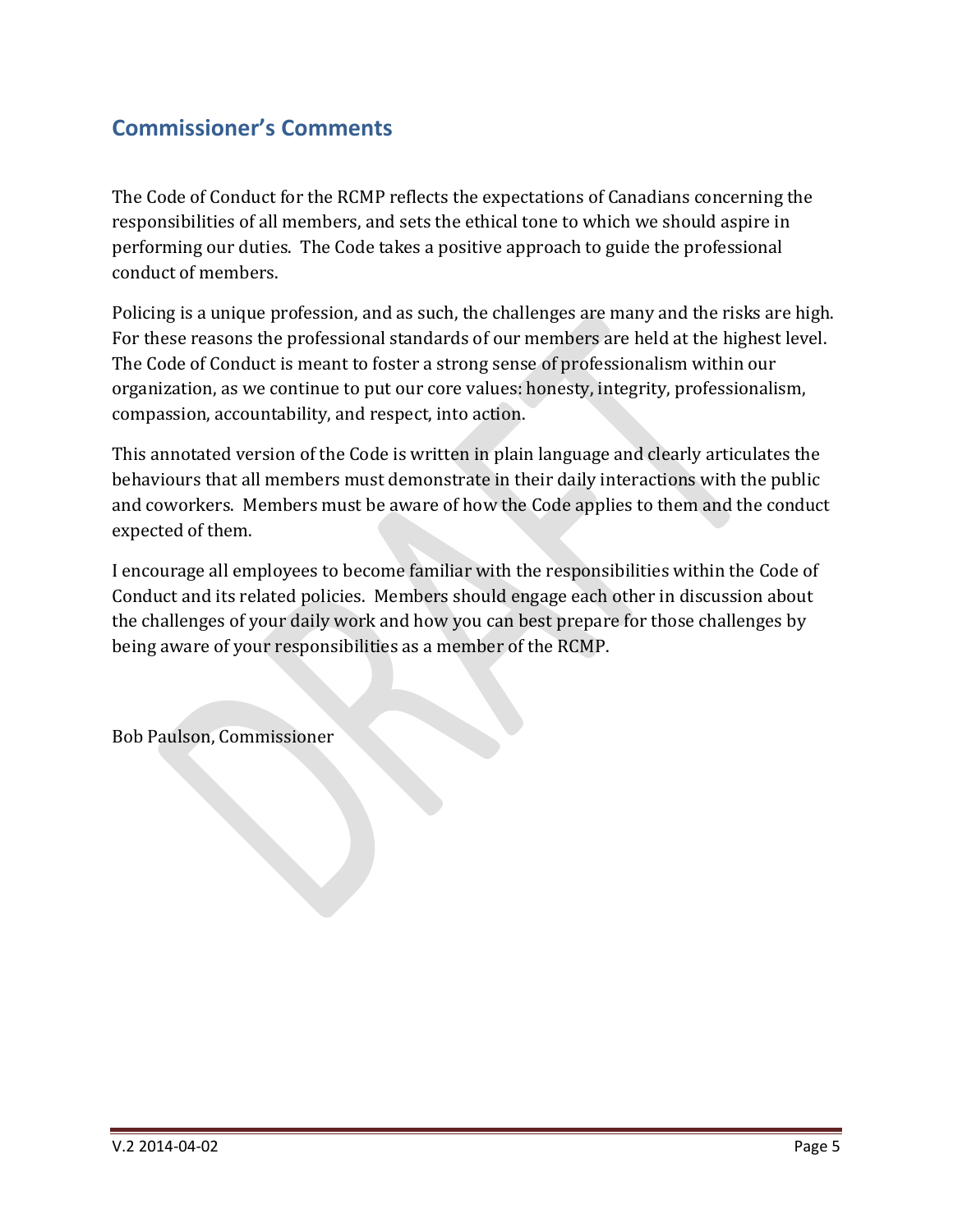## <span id="page-5-0"></span>**Comments of the Professional Integrity Officer**

The crafting of the new Code of Conduct was an historic event within the RCMP. The Code was developed with the participation of employees nationally, who provided thoughtful and practical suggestions which were instrumental in shaping members' professional responsibilities now reflected in the Code. The consultation phase was an important step in the RCMP's progression to become a more modern, flexible, and adaptable police service.

My goal as the Professional Integrity Officer is to uphold a responsibility-based workforce, thereby ensuring the confidence of Canadians in the RCMP's ability to provide the highest quality police service. The Code of Conduct is an integral part of the RCMP's overarching strategy of *"Strong Ethics, Strong Organization"* based on ethical leadership, governance, and culture.

Members are responsible for their own professional conduct. This annotated Code of Conduct will assist you in having a solid understanding of your responsibilities so that you are able to deliver the highest standard of conduct possible.

Craig S. MacMillan, Assistant Commissioner

Professional Integrity Officer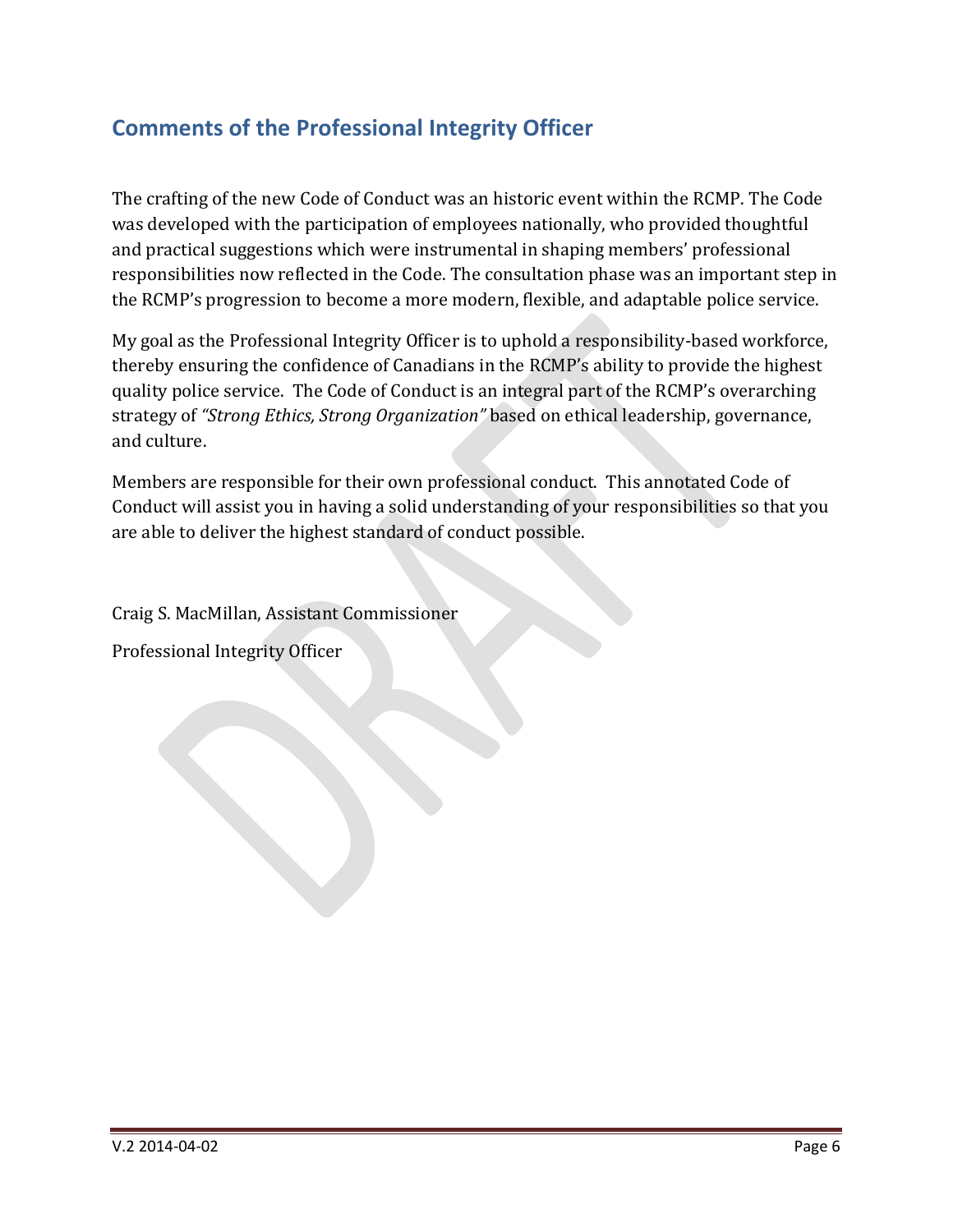## <span id="page-6-0"></span>**Overview**

As Canada's national police force, members of the Royal Canadian Mounted Police are expected to preserve the peace, uphold the law and provide quality service in partnership with our communities. The Code of Conduct is consistent with s. 37 of the RCMP Act. It provides a framework to set and maintain the highest possible standards for members, and reflects the responsibilities which are fundamental to maintaining the trust of Canadians.

Policing is a complex and evolving environment. It is impossible to give examples of the best response to every situation. The Code of Conduct is to be used to guide the ethical decision making of members, who are responsible for the promotion and maintenance of good conduct in the Force. The Code builds on the core values of the Force that we already follow: honesty, integrity, professionalism, compassion, accountability, and respect.

This annotated Code of Conduct provides additional commentary related to each section of the Code, along with applicable definitions, examples of behaviours that meet expectations, as well as past decisions for reference. Members may also wish to familiarize themselves with the RCMP "Ethical Decision Making Model" found on the Infoweb under the Professional Ethics Office site.

Finally, contraventions of the Code will be dealt with in a fair and consistent manner, at the most appropriate level of the Force. Guidance with regard to working within the conduct process and information on appropriate measures to deal with contraventions can be found in Part XII of the Administration Manual.

## <span id="page-6-1"></span>**Section 1 Application**

#### <span id="page-6-2"></span>**1.1**

This Code applies to every member of the Force and establishes the responsibilities and standard of conduct by which members are expected to abide, on and off-duty, in and outside of Canada.

## <span id="page-6-3"></span>**Commentary**

#### **Who does the Code apply to?**

The Code of Conduct applies to all civilian and regular members, up to and including the rank of Commissioner.

#### **Why does the Code apply to members on-duty and off-duty?**

As a member of the RCMP, you have chosen to enter a unique profession that has expectations of a higher standard of behaviour, a responsibility that is not intermittent, but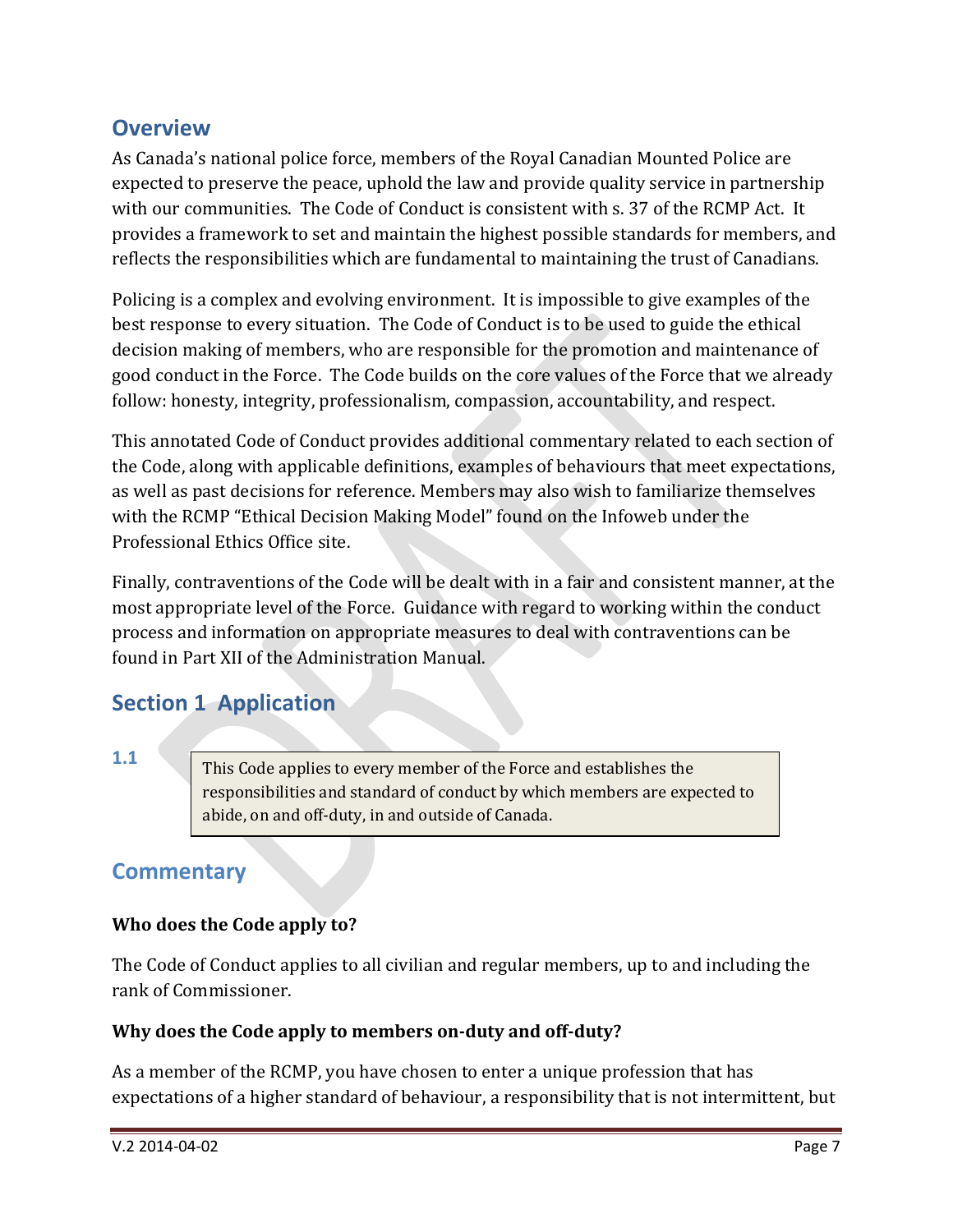constant. The relationship between a member and the Force is not the same as between a citizen and the government. Your conduct, whether on or off duty, will be scrutinized based on your status as a police officer.

Any conduct which places in doubt your integrity, honesty or moral character may weaken your effectiveness to perform your duties and cause the public to lose confidence in the Force. The responsibilities contained within the Code of Conduct are meant to promote sound ethical decision making that goes beyond the boundary of the work environment. By fulfilling these responsibilities you will meet the professional expectations of the Force and Canadians.

#### **Senior members:**

While the Code applies to all members, if you are a commissioned officer or senior NCO you have greater expectations placed on you to provide leadership, direction and guidance.

#### **Supervisors:**

Supervisors have a very important role in the process of delivering high quality policing services to Canadians. Part of your role includes supporting and guiding members and the Code is an important tool that you can use to provide prompt and constructive feedback on both good and poor behaviour. As supervisors, you are expected to challenge behaviours that are in contravention of the Code of Conduct and choose the most appropriate action; from providing advice and guidance to recommending or initiating a Code of Conduct investigation. If unsure of the best step to take, seek advice from a divisional Conduct Advisor.

You must use your judgement to identify the difference between misconduct and a performance related problem. Performance issues are related to the functional and/or organizational competencies required to perform a specific task and are not necessarily within the realm of the conduct system. Each situation is unique and will require careful assessment. Part of that assessment will be to determine whether the conduct is either;

- a) deliberate and/or intentional and is under the employee's control (culpable), which may be considered misconduct or,
- b) due to factors outside the employee's control, e.g., lack of skill, ability or training (nonculpable), which may be considered unsatisfactory performance.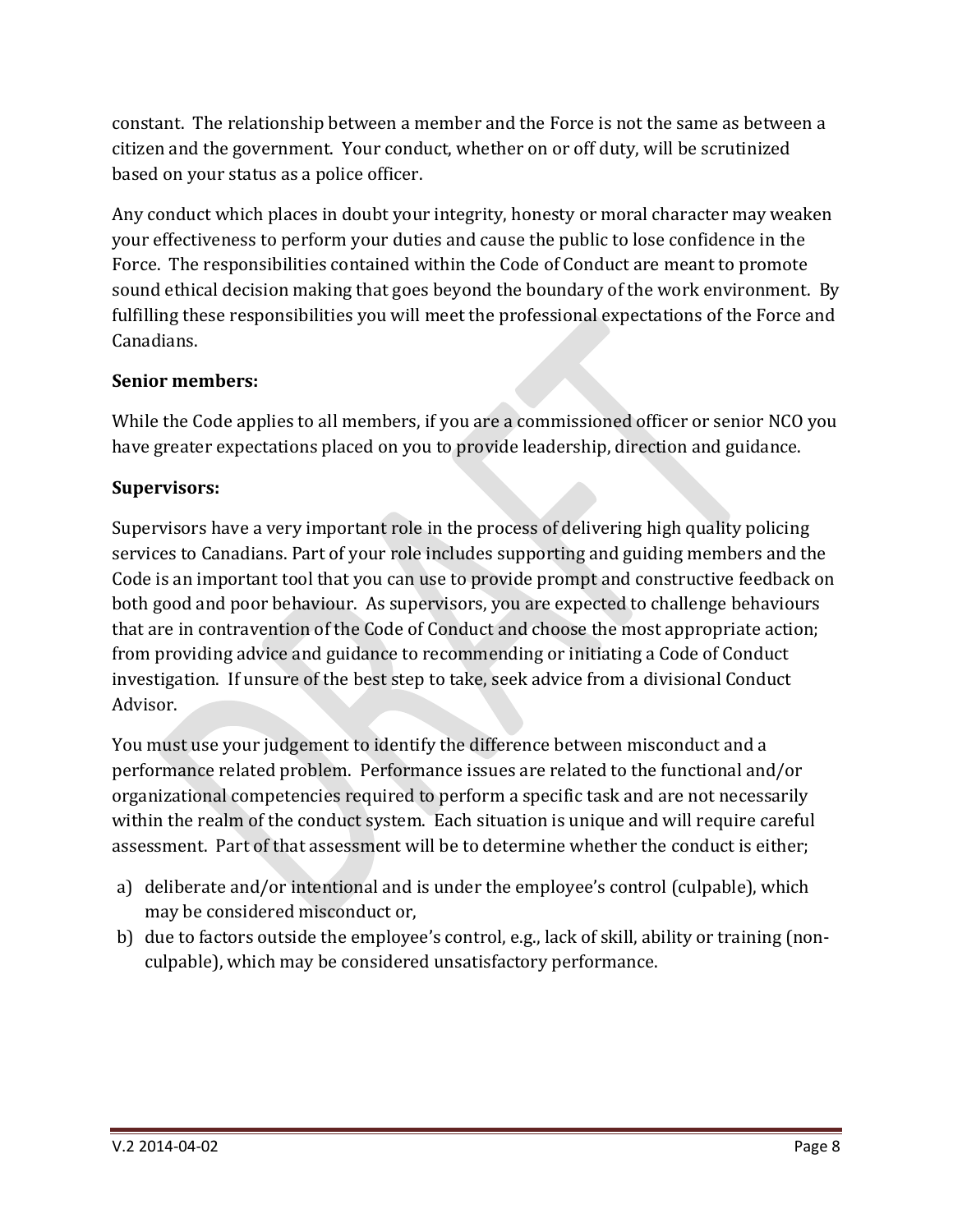Furthermore, unsatisfactory performance may amount to misconduct where the relevant circumstances surrounding the actions are serious enough to violate professional ethical standards.[1](#page-8-3)

#### **All Members:**

Behaviours that fall below the expectations of the Code of Conduct can have a negative impact on the reputation of the Force and the legitimacy of policing. You must consider whether your behaviour, at or away from work, is likely to reflect well on yourself, the Force, and on policing. "Strong Ethics, Strong Organization" is the strategic objective, and members have a crucial role in ensuring not only their own conduct, but the conduct of other members and employees are consistent with the responsibilities we hold as part of "Mainteins le droit."

#### <span id="page-8-0"></span>**Definitions**

**Member** means a civilian member and regular member fr[om](#page-8-4) the rank of Constable to Commissioner, as defined under section 2 of the *RCMP Act*. 2

**Force** means the Royal Canadian Mounted Police. [3](#page-8-5)

## <span id="page-8-1"></span>**Decisions**

•*AO "XX" Division and Cpl. Y*, 5 AD (4th) 39 (off-duty aggressive and inappropriate language towards members of the public)

•*AO "XX" Division and Cpl. Y*, 5 AD (4th) 28 (off duty, motor vehicle accident, leaving the scene, fail to report)

•*AO "XX" Division and Cst. Y*, 2 AD (4th) 49 (failure to prevent an assault and provide aid to the victim)

•*Blakeney v. Nova Scotia Police Review Board* (1994)134 NSR (2d) 156, 383 APR 156 (TD), affd(1995)137 NSR (2d) 372, 391 APR 372 (CA) (off-duty discourteous behaviour towards a neighbour)

## <span id="page-8-2"></span>**Other References**

Administration Manual, Part XII - Conduct

<sup>&</sup>lt;sup>1</sup> RCMP External Review Committee decision 30 AD (3 $^{\text{rd}}$ ) 185 at para. 82. j

<span id="page-8-4"></span><span id="page-8-3"></span><sup>2</sup> *Royal Canadian Mounted Police Act*, R.S.C. 1985, c. R-10 (amended) s. 2.

<span id="page-8-5"></span><sup>3</sup> *Supra* note 2.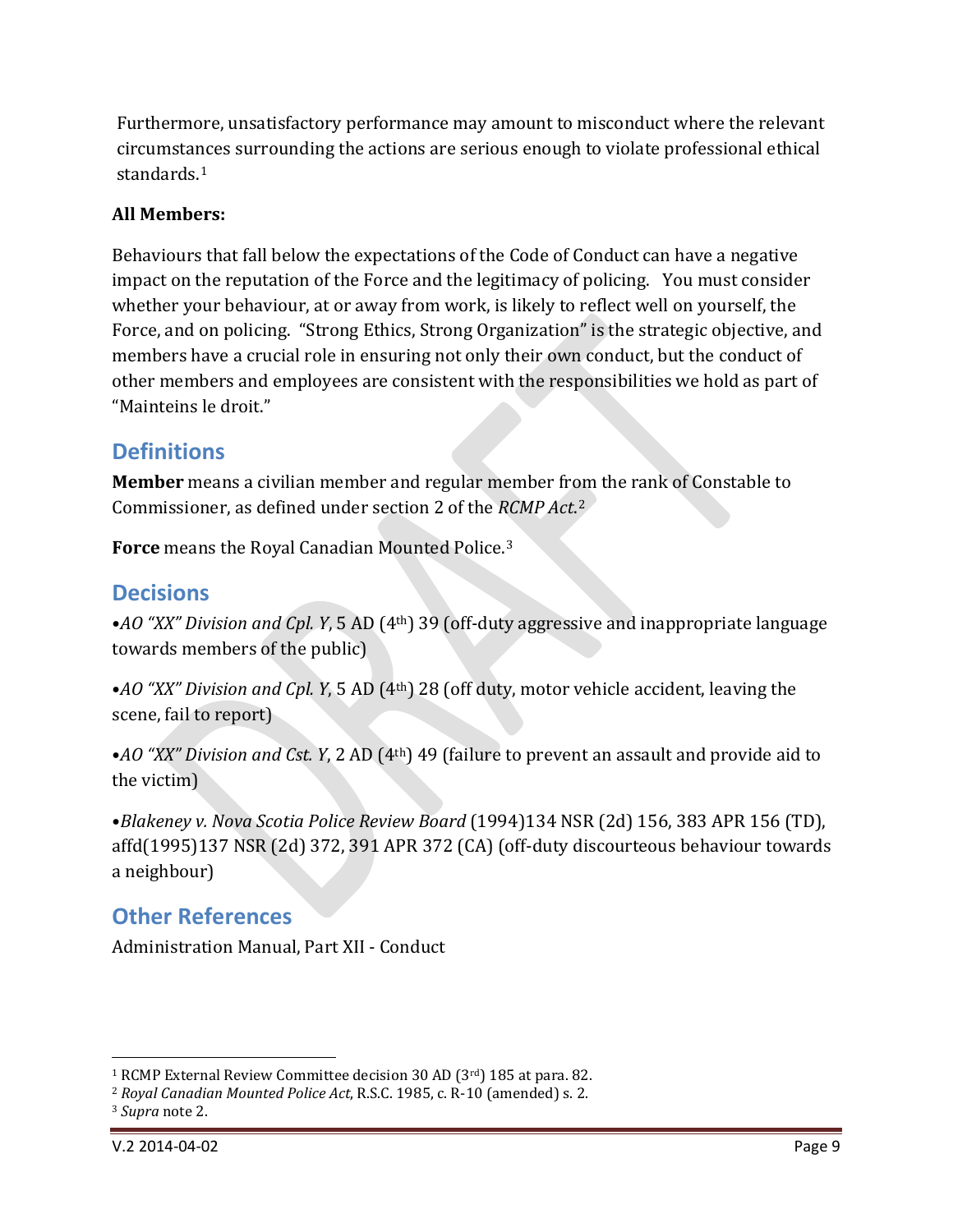## <span id="page-9-0"></span>**Section 2 Respect and Courtesy**

<span id="page-9-1"></span>**2.1** Members treat every person with respect and courtesy and do not engage in discrimination or harassment.

#### <span id="page-9-2"></span>**Commentary**

Your responsibility under this section is to contribute to and ensure a respectful workplace free of harassment, discrimination and other forms of disrespectful behaviour. You need to be aware of what constitutes harassing behaviour and what does not. In the work environment managers have a duty and responsibility to manage the work of the unit. This includes such activities as allocating work, following up on work absences and requiring performance to job standards. Such activities would not generally constitute harassment.

It is vital that your interactions with the public, colleagues and others are respectful, professional, and contribute to the public's confidence in policing. This behaviour is essential to maintaining your status as a credible, trustworthy policing professional. There are situations within the context of operational policing when you may need to adjust your choice of language to the situation at hand, for example, to put a suspect at ease and create a bond during the taking of a warned statement, your conduct must therefore be considered in light of all the circumstances.

Some examples of meeting this responsibility are when you:

- ensure your behaviour and language could not reasonably be perceived to be abusive, harassing, bullying, or discriminatory
- remain calm under pressure, thereby avoiding provocation
- are assertive without showing disrespect
- resolve workplace conflicts in a fair and respectful manner
- refrain from using profanity and improper humour
- ensure that any improper behaviours of employees under your supervision are addressed

#### <span id="page-9-3"></span>**Definitions**

**Harassment** means, improper conduct by an individual, that is directed at and offensive to another individual in the workplace, including at any event or any location related to work, and that the individual knew or ought reasonably to have known would cause offence or harm. It comprises objectionable act(s), comment(s) or display(s) that demean, belittle, or cause personal humiliation or embarrassment, and any act of intimidation or threat. It also includes harassment within the meaning of the *Canadian*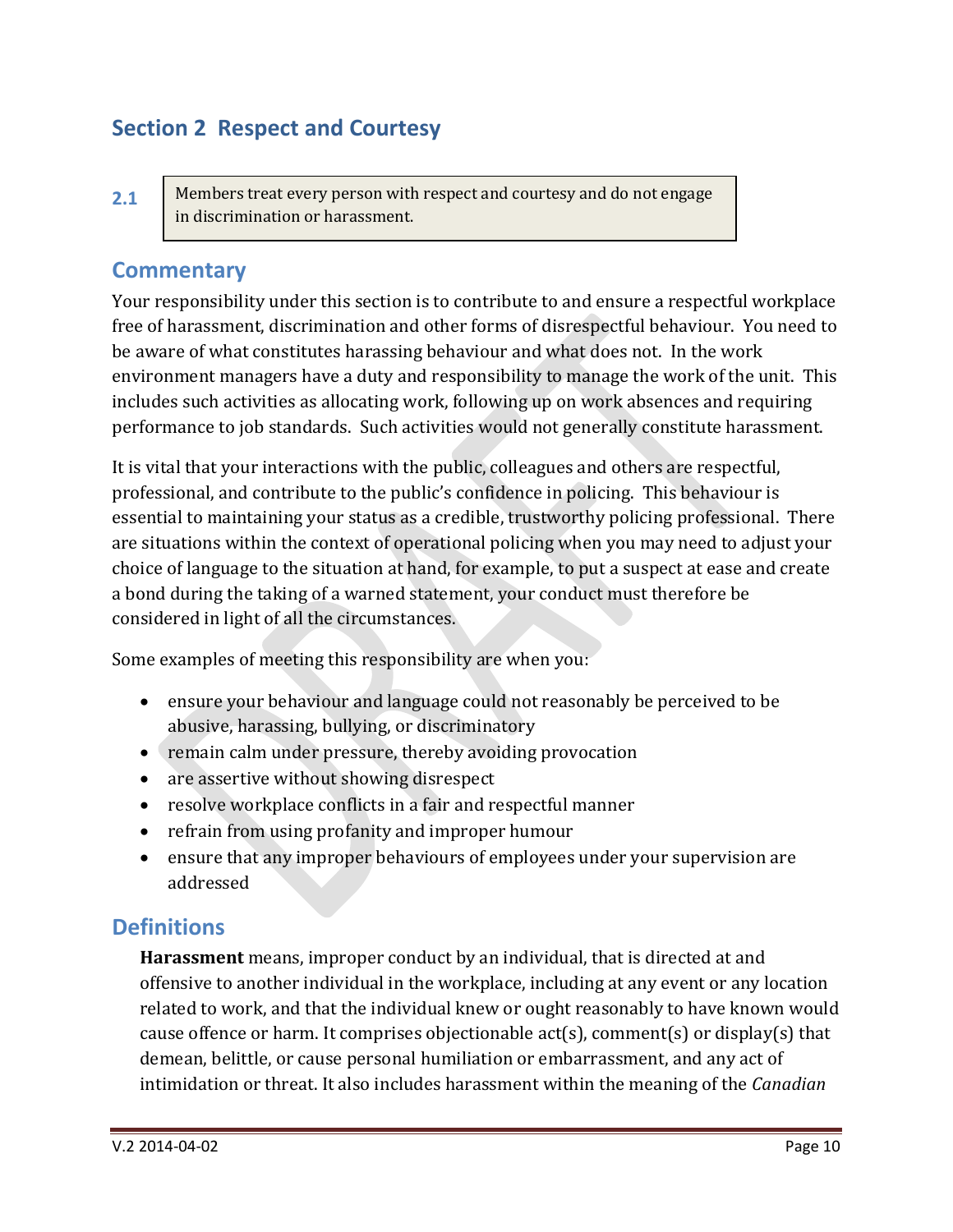*Human Rights Act[4](#page-10-4)* (i.e., based on race, national or ethnic origin, colour, religion, age, sex, sexual orientation, marital status, family status, disability and pardoned conviction) and sexual harassment. Harassment is normally a series of incidents but can be one severe incident which has a lasting impact on the individual.<sup>[5](#page-10-5)</sup>

**Discrimination** is an action or a decision that treats a person or a group negatively for reasons such as their race, age or disability. There are eleven grounds of discrimination under the Canadian Human Rights Act: race, national or ethnic origin, colour, religion, age, sex, sexual orientation, marital status, family status, mental or physical disability and pardoned conviction.[6](#page-10-6)

## <span id="page-10-0"></span>**Decisions**

*AO "XX" Division and Cst. Y*, 1 AD (3rd) 120 (Intimidation of citizens – off duty)

*AO "XX" Division and Cst. Y*, 29 AD (3rd) 264 (Offensive and harassing language when using RCMP information technology)

*AO "X" Division and Sgt. Y*, 28 AD (3rd) 183 (Harassment)

*AO "X" Division and Cpl. Y*, 24 AD (3rd) 250 (Making inappropriate and offensive comments)

*AO "XX" Division and Sgt. Y*, 30 AD (3rd) 97 (Disrespectful conduct towards supervisor)

## <span id="page-10-1"></span>**Other Resources**

Administration Manual XII.17, Prevention and Resolution of Harassment in the Workplace

# <span id="page-10-2"></span>**Section 3 Respect for the Law and the Administration of Justice**

Members respect the law and the rights of all individuals.

<span id="page-10-3"></span>**<sup>3.1</sup>**

<span id="page-10-4"></span><sup>4</sup> *Canadian Human Rights Act*, R.S.C. 1985, c. H-6. j

<span id="page-10-5"></span><sup>5</sup> Treasury Board of Canada Secretariat, Policy on Harassment Prevention and Resolution, Appendix A, Definitions, online: Government of Canada <http://tbs-sct.gc.ca/pol/doc-

eng.aspx?id=26041&section=text#appA>.

<span id="page-10-6"></span><sup>6</sup> Canadian Human Rights Commission, General Public, "What is Discrimination", online: Government of Canada <http://www.chrc-ccdp.ca/eng/content/what-discrimination>.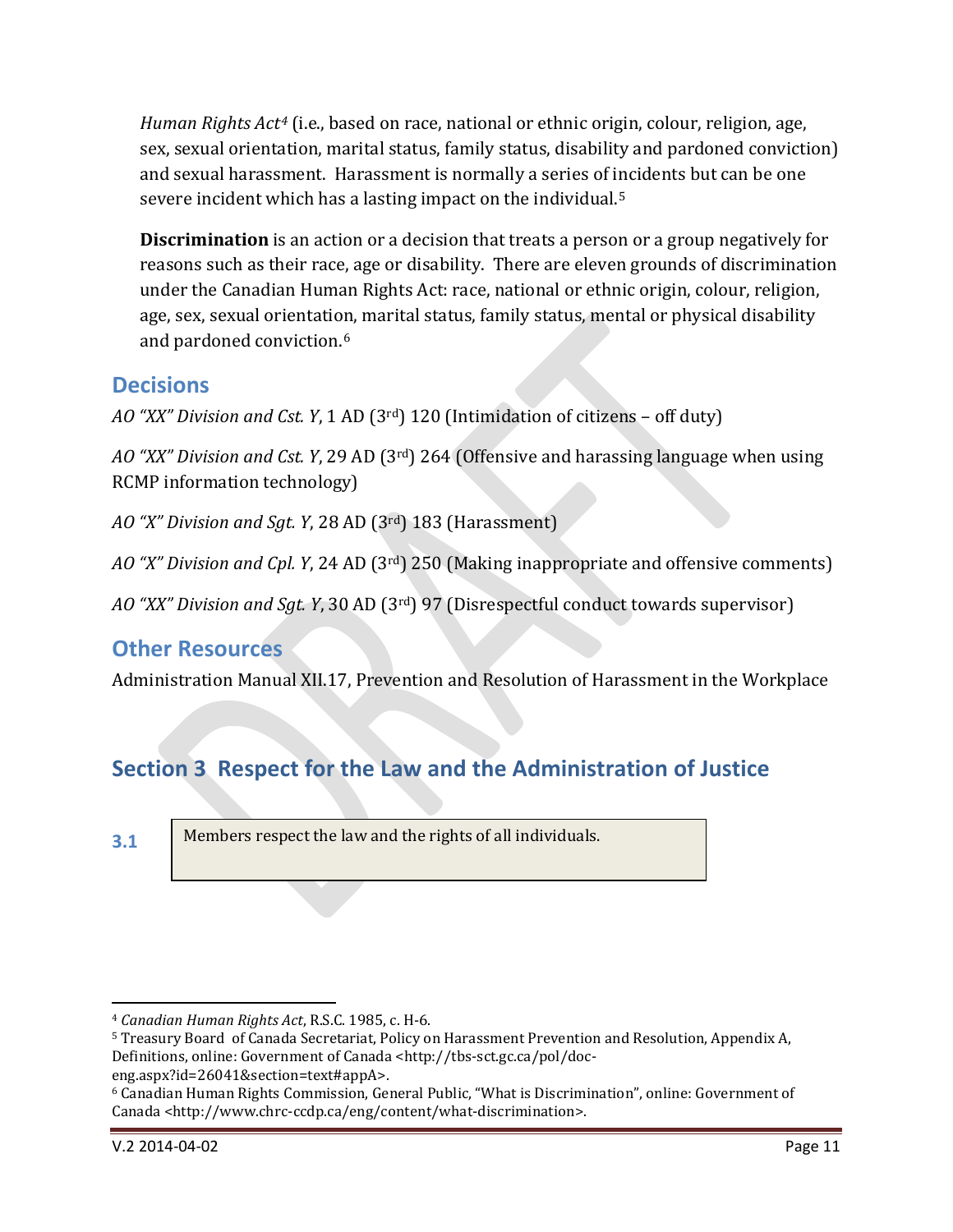## <span id="page-11-0"></span>**Commentary**

You are expected to uphold and work within the authority of the laws of Canada. The rights of individuals, which are guaranteed under the *Canadian Charter of Rights and Freedoms[7](#page-11-4)* (*Charter)*, must be upheld at all times. Decisions to detain, arrest, search or seize must be made with lawful justification.

You should work in partnership with our diverse communities to enforce the law and provide a high quality policing service.

Some examples of meeting this responsibility are when you:

- respect and uphold all federal, provincial, territorial, and municipal laws
- act and take decisions on merit, without prejudice and using the best evidence
- ensure all individuals are afforded their rights under the *Charter*
- use police discretion wisely, taking into account:
	- o the potential effects of your decisions
	- o community expectations and needs
	- o organizational policies and procedures

#### <span id="page-11-1"></span>**Decisions**

*AO "XX" Division and Cst. Y*, 27 AD (3rd) 83 (Abuse of authority)

*AO "XX" Division and Cst. Y*, 32 AD (3rd) 355 (Unlawful use of conducted energy weapon [CEW])

*AO "XX" Division and Cst. Y*, 5 AD (4th) 46 (Assault of a prisoner)

<span id="page-11-2"></span>**3.2**

Members act with integrity, fairness and impartiality, and do not compromise or abuse their authority, power or position.

## <span id="page-11-3"></span>**Commentary**

When you act with integrity you gain the trust of your colleagues, your team and the public you serve. It means that you can be counted on to act honestly and ethically in times of uncertainty. This is fundamental to maintaining public confidence. You must balance the public's need for law and order with individual rights and freedoms. Your ability to articulate the reasons for exercising your authority as a peace officer to take action (e.g.,

<span id="page-11-4"></span><sup>7</sup> *Canadian Charter of Rights and Freedoms,* Part I of the *Constitution Act,* 1982, being Schedule B to the *Canada Act 1982* (U.K.) 1982, c. 11 [Charter]. j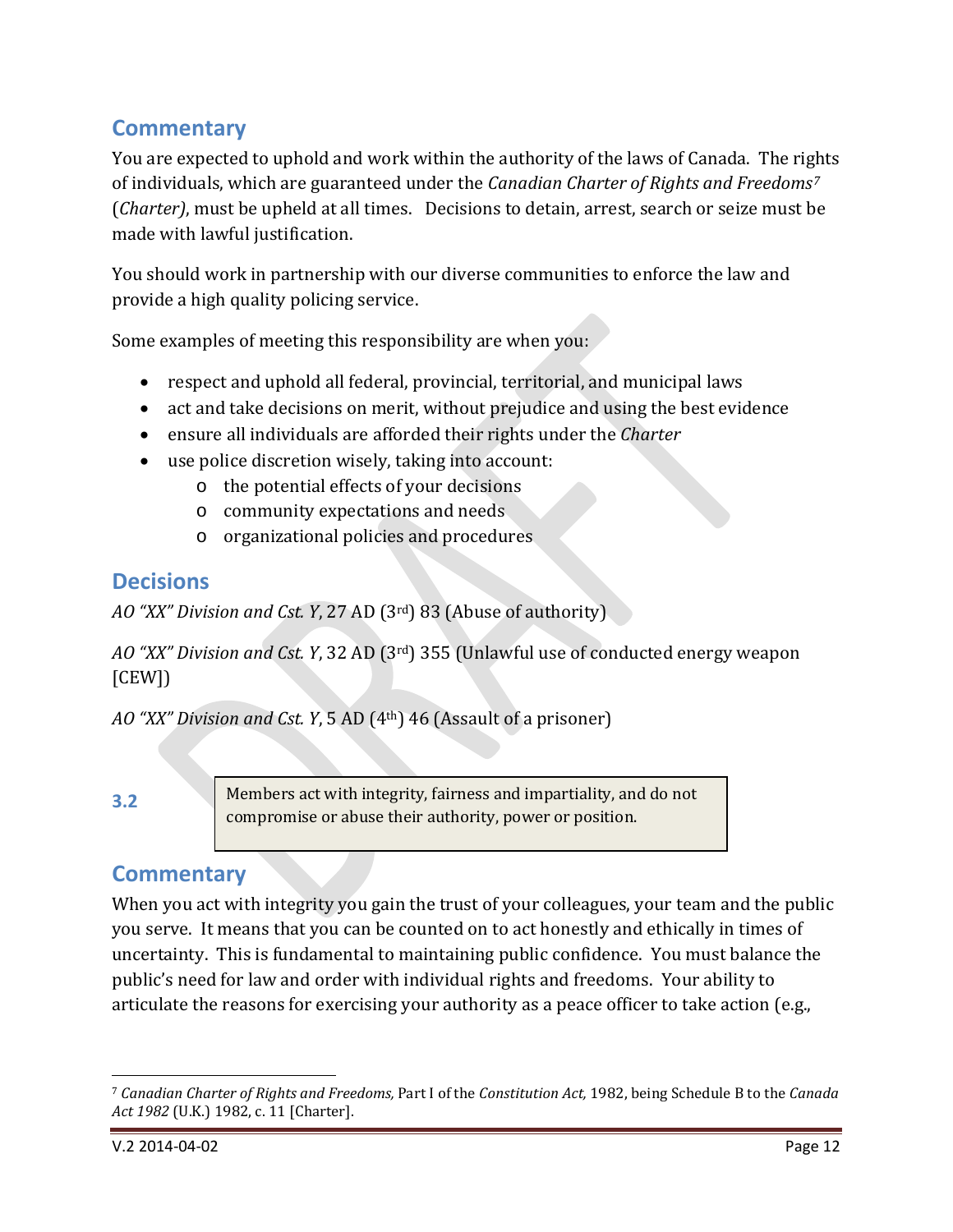arrest, search, use of force) or not take action is important in order to be understood by others.

Some examples of meeting this responsibility are when you:

- are guided by the RCMP core values
- are sincere, truthful and compassionate
- treat all persons fairly, regardless of personal beliefs and values
- do not knowingly make false or misleading statements
- exercise sound discretion and judgement at all times
- avoid situations that might compromise your impartiality or impact your ability to be fair and unbiased
- use your authority or the powers entrusted to you in ways that are proportionate, lawful, necessary and ethical
- are not retaliatory in your enforcement actions

## <span id="page-12-0"></span>**Decisions**

*AO "XX" Division and Cst. Y*, 1 AD (3rd) 120 (Scandalous behaviour towards a citizen)

*AO "XX" Division and Cpl. Y*, 18 AD (3rd) 170 (Improper use of peace officer status for personal reasons)

#### <span id="page-12-1"></span>**3.3**

Members give and carry out lawful orders and direction.

## <span id="page-12-2"></span>**Commentary**

In the dynamic world of policing it is essential that you are committed to ensuring that all orders and direction that may be given are in compliance with applicable laws and policies, are clear, and reasonable in the circumstances. In turn, you should follow all lawful orders and direction, unless they are clearly illegal and compliance would constitute a criminal offence, a violation of the *Charter* or a contravention of the Code of Conduct.

- are supportive of your colleagues in the execution of their lawful duty
- keep abreast of legislation, Force policies, instructions and procedures related to your duties
- follow applicable orders and direction from your supervisor or those with the appropriate authority
- ensure that all orders and direction given are lawful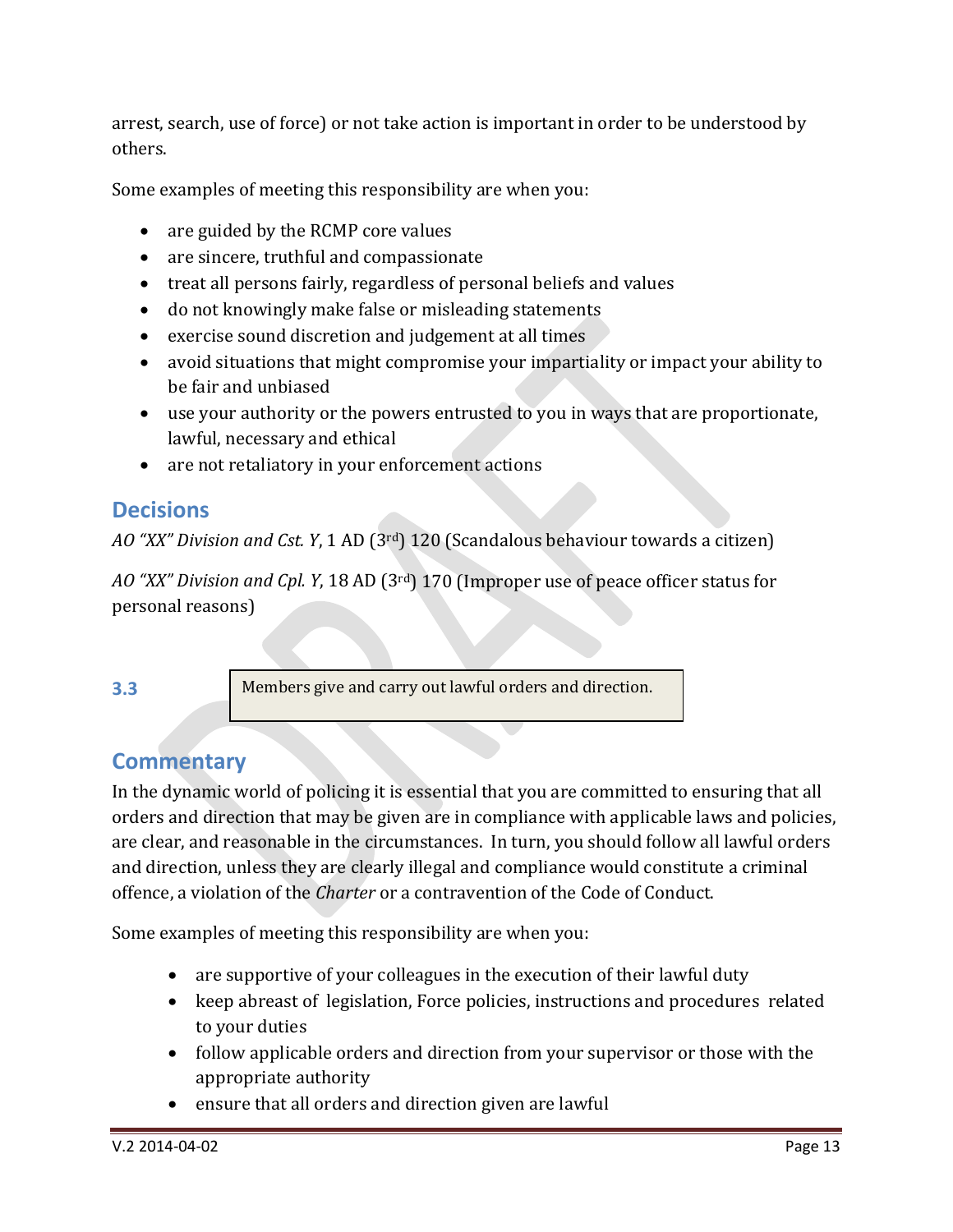#### <span id="page-13-0"></span>**Decisions**

*AO "XX" Division and Cpl. Y*, 30 AD (3rd) 166 (Direction given by supervisor to unlawfully deploy a CEW against a prisoner)

*AO "XX" Division and Cst. Y*, 22 AD (3rd) 27 (Disobey orders to return funds allocated for source payment)

*AO "XX" Division and Sgt. Y*, 18 AD (3rd) 182 (Disobey a written order)

## <span id="page-13-1"></span>**Section 4 Duties and Responsibilities**

<span id="page-13-2"></span>**4.1**

Members report for and remain on duty unless otherwise authorized.

#### <span id="page-13-3"></span>**Commentary**

In order to provide effective service to Canadians, the Force must ensure adequate resources are in place to respond to calls for service and provide the necessary support to operations. When scheduled for duty you are responsible for ensuring you are prepared and ready to respond at the appointed date and time, and remain in such a state of readiness until the end of your scheduled shift, or otherwise authorized by your supervisor.

Some examples of meeting this responsibility are when you:

- are punctual for your scheduled work period
- adhere to your approved schedule
- remain on duty for the duration of your shift
- remain within your duty area during your shift, unless authorized otherwise
- advise your supervisor as soon as possible if you are unable to commence or complete your shift and the reason why

## <span id="page-13-4"></span>**Decisions**

*AO "XX" Division and Cst. Y*, 24 AD (3rd) 100 (Absent from duty without authority)

*AO "XX" Division and Cst. Y*, 2 AD (4th) 136 (Absent from duty and making false statements)

*AO "XX" Division and Cst. Y*, 4 AD (4th) 207 (Leaving post without authorization)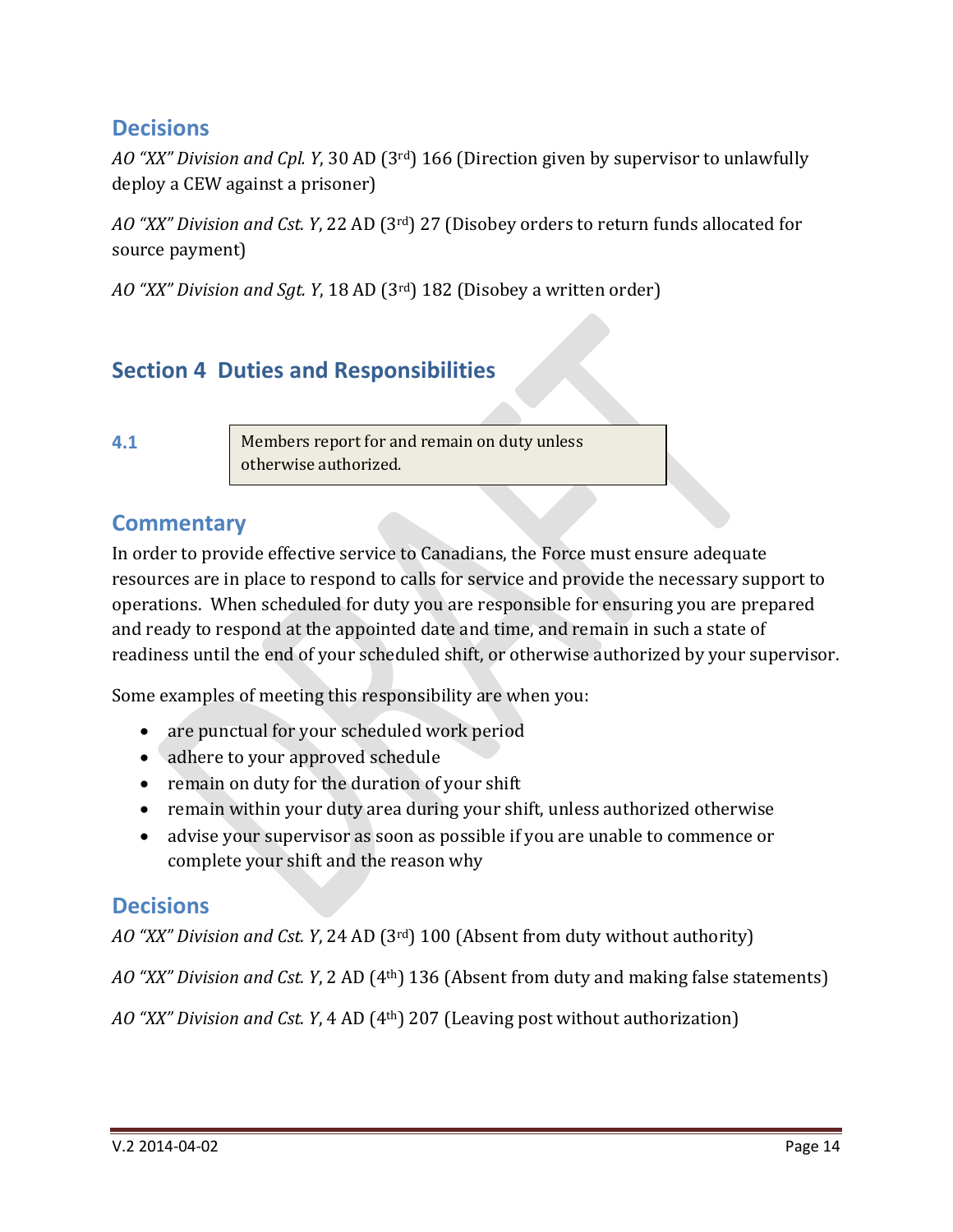<span id="page-14-0"></span>**4.2** Members are diligent in the exercise of their duties and responsibilities, including taking appropriate action to aid any person who is exposed to potential, imminent or actual danger.

#### <span id="page-14-1"></span>**Commentary**

As stated in the RCMP Operational Manual, it is expected that members will perform their duties in accordance with all applicable laws, policies and professional standards.[8](#page-14-3) Your dedication in striving for the highest possible standards is necessary for the public safety of all Canadians. You must carry out thorough investigations and seek any necessary guidance in the execution of your duties. For those who are supervisors, you have an important role to ensure that employees under your supervision have reasonable assistance, guidance and support to carry out their duties, and that matters related to performance and conduct are identified and addressed in a timely way.

Various cases and jurisprudence have addressed the responsibilities of off-duty police officers. It has been established that you cannot disregard your duties simply because you are off-duty, however, you need not "intervene in any situation to which police who are on duty might be called".<sup>9</sup> It is a matter of circumstances and the seriousness of the situation.

Some examples of meeting this responsibility are when you:

- carry out investigations in a timely and thorough manner
- take all appropriate steps in responding to calls for help from the public
- adhere to all policies applicable to your role and responsibilities
- enhance public safety in our communities by effectively reacting to emergency situations, utilizing all your skills and abilities appropriate to the situation
- engage in mutual problem solving with our partners
- utilize resources effectively and efficiently
- are responsible and accountable for your actions
- are diligent in the supervision of employees under your authority

#### <span id="page-14-2"></span>**Decisions**

*AO "XX" Division and Cst. Y*, 1 AD (4th) 123 (Failure to attend a complaint of sexual assault within an acceptable time frame)

*AO "XX" Division and Cst. Y*, 3 AD (4th) 233 (Failure to attend to alarm call at end of shift)

*AO "XX" Division and Cst. Y*, 2 AD (4th) 1 (Failure to properly complete an investigation)

<span id="page-14-3"></span><sup>8</sup> RCMP Operational Manual, 54.3.5.1.1 j

<span id="page-14-4"></span><sup>9</sup> Paul Ceyssens, *Legal Aspects of Policing* (Saltspring Island: Earlscourt Legal Press, 2011) at 6-94.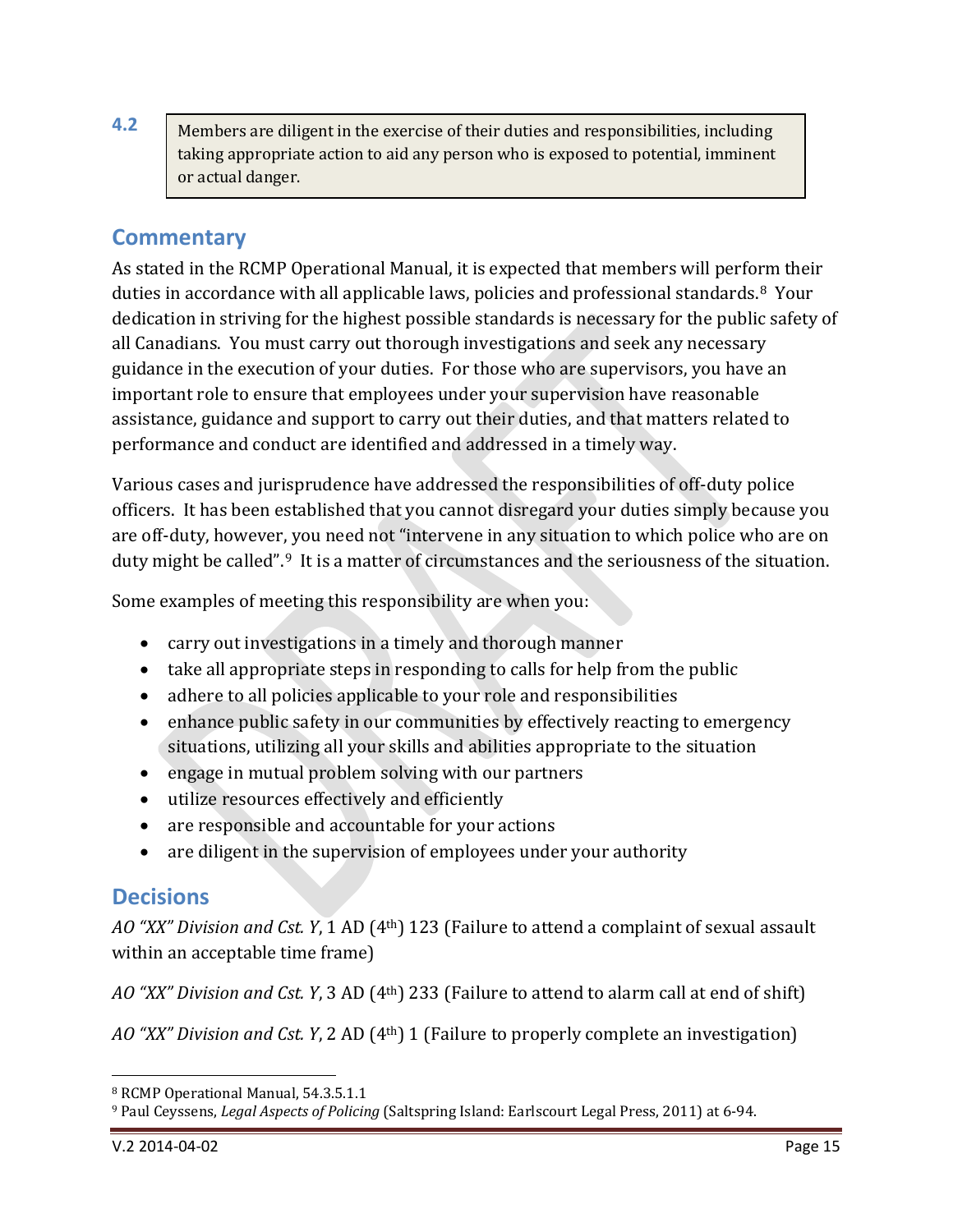*Gottschalk and Toronto Police*, OCCPS 03-02 (Failure to properly supervise)

*Clark v. Canada*, [1994] 3 FC 323 (T.D.) (Liability for inadequate supervision)

<span id="page-15-0"></span>**4.3**

Members on duty are fit to carry out their duties and responsibilities, and are not impaired by drugs, alcohol or other substances.

# <span id="page-15-1"></span>**Commentary**

According to this responsibility you must be fit; physically, mentally, and emotionally, to carry out your duties and responsibilities. The requirements pertaining to workplace accommodation will be applied when determining your inability to carry out your duties due to health issues, which will not normally be considered as a conduct issue. However, if you are not operationally fit due to illness or injury, you must report this fact in a timely way and have a responsibility to abide by any treatment plan that may be in place to ensure your return to full duty. Your physical fitness with relation to completion of the PARE test is generally considered a health and wellness issue, not a matter of conduct.

Some examples of meeting this responsibility are when you:

- are able to effectively fulfill your work related duties and responsibilities
- do not possess, consume or be under the influence of alcohol while on duty
- do not possess, consume or be under the influence of an illegal or restricted drug, unless medically prescribed
- take prescribed medication appropriately and report any effects that may impair your ability to perform operational duties
- take the necessary steps to seek help if you have a problem with alcohol or drug consumption or other health related concerns that may impair your ability to perform your duties

# <span id="page-15-2"></span>**Decisions**

*AO "XX" Division and Cst. Y*, 32 AD (3rd) 105 (Reporting for duty under the influence of alcohol)

*AO "XX" Division and Cst. Y*, 11 AD (3rd) 139 (Consuming alcohol while on duty)

*AO "XX" Division and Cst. Y*, 28 AD (3rd) 38 (Impaired driving while on duty)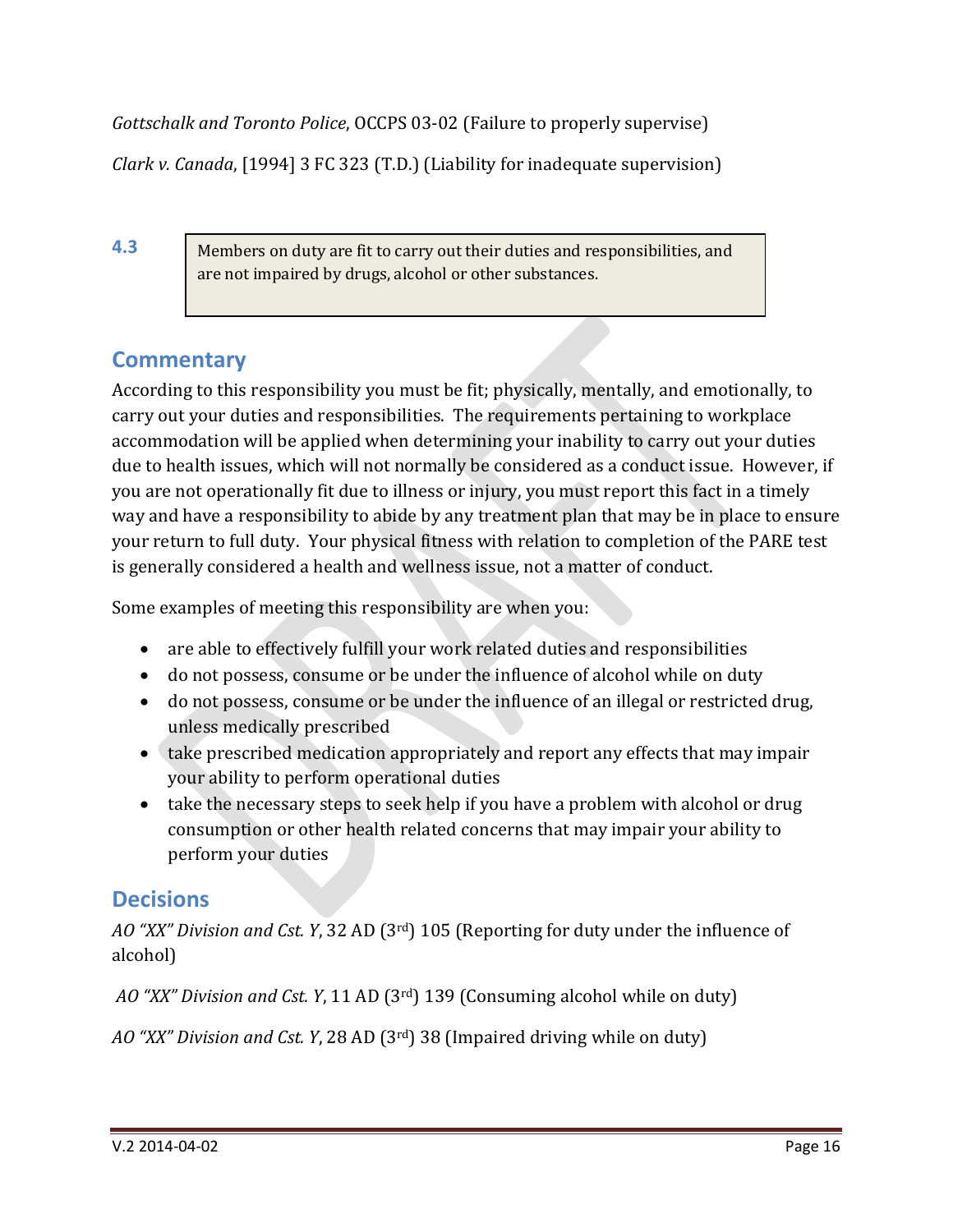<span id="page-16-0"></span>

|     | Members properly account for and do not alter, conceal or destroy, without |
|-----|----------------------------------------------------------------------------|
| 4.4 | lawful excuse, any property, money or documents coming into their          |
|     | possession in the exercise of their duties.                                |
|     |                                                                            |

#### <span id="page-16-1"></span>**Commentary**

In the course of your policing duties you will have the responsibility to care for the property of citizens, as well as properly handling exhibits and other official materials. This could arise as a result of carrying out a seizure or being required to safeguard property. The trust placed in you to carry out this duty is of the highest importance. Any breach of this trust is regarded by the Force, the justice system and Canadians as reprehensible.

Some examples of meeting this responsibility are when you:

- ensure accurate continuity and accountability of exhibits and property
- safeguard all reports and documents related to investigational matters
- ensure all evidence pertinent to an investigation is disclosed.

#### <span id="page-16-2"></span>**Decisions**

*AO "XX" Division and Cst. Y*, 21, AD (3rd) 48 (Theft of evidence)

*AO "XX" Division and Cst Y*, 30 AD (3rd) 258 (Destruction of an official document – speeding ticket)

<span id="page-16-3"></span>**4.5**

Members are properly dressed and equipped and maintain their personal appearance, in accordance with applicable Force policies.

## <span id="page-16-4"></span>**Commentary**

Your professional appearance both in uniform and plain clothes is a reflection of the standards expected by Canadians of their police force. It is your duty to ensure you are ready and able to respond to all policing situations with the appropriate Force issued equipment.

- maintain a high standard of appearance at work, whether in uniform or plain clothes, unless your duties require otherwise
- wear only articles of uniform that are approved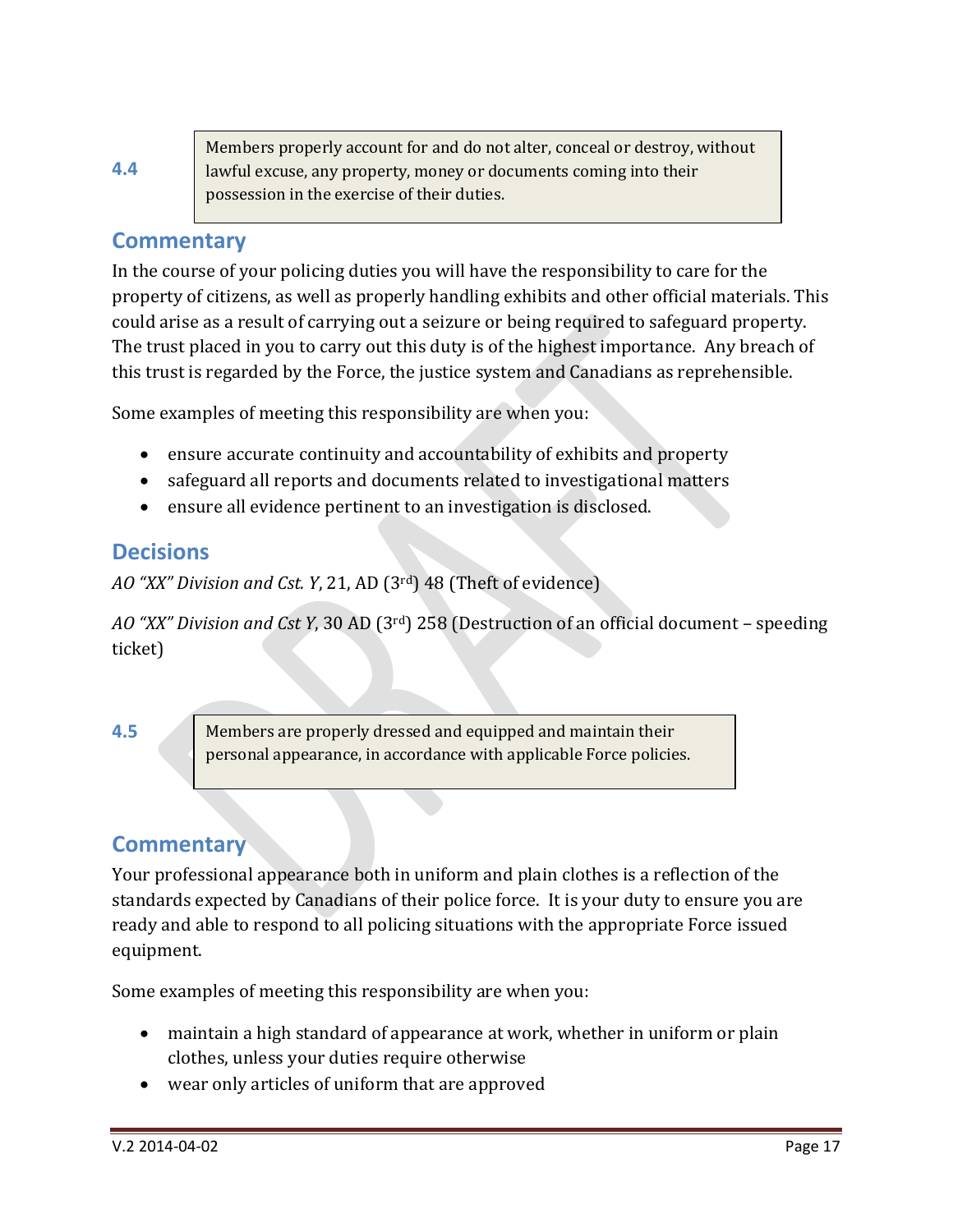- ensure your uniform clothing and kit are maintained in good condition at all times
- wear your uniform and maintain your personal appearance according to policy guidelines.
- ensure you wear RCMP approved intervention equipment in accordance with your duties.

## <span id="page-17-0"></span>**Other References**

Uniform and Dress Manual

Operational Manual, Part 4

<span id="page-17-1"></span>**4.6**

Members use government-issued equipment and property only for authorized purposes and activities.

#### <span id="page-17-2"></span>**Commentary**

Members are entrusted to utilize a wide range of equipment and property in the daily performance of their duties. Accordingly, there is a corresponding responsibility for you to use this equipment and property for work purposes and not for personal use or gain.

Some examples of meeting this responsibility are when you:

- understand and follow the policies guiding the use of government email systems, cell phones, computers and other IT equipment
- operate police transport or aircraft for authorized uses only, according to policy
- use government guaranteed credit cards for business expenses only
- access police databases such as CPIC, Prime, PROS or NCDB for duty related reasons only
- use care in the safe handling of your firearm and other intervention tools.

#### <span id="page-17-3"></span>**Definitions**

**Police transport** means any land vehicle or water-borne vessel owned, leased, rented by or in the care and control of the Crown and controlled or managed by the RCMP.

**Police aircraft** means any fixed or rotary wing aircraft owned, leased or rented by the Crown and controlled or managed by the RCMP.[10](#page-17-5) 

#### <span id="page-17-4"></span>**Decisions**

*AO "XX" Division and Cst. Y*, 7 AD (3rd) 129 (Unauthorized use of police transport)

<span id="page-17-5"></span><sup>10</sup> RCMP Transportation Management Manual 2.5 j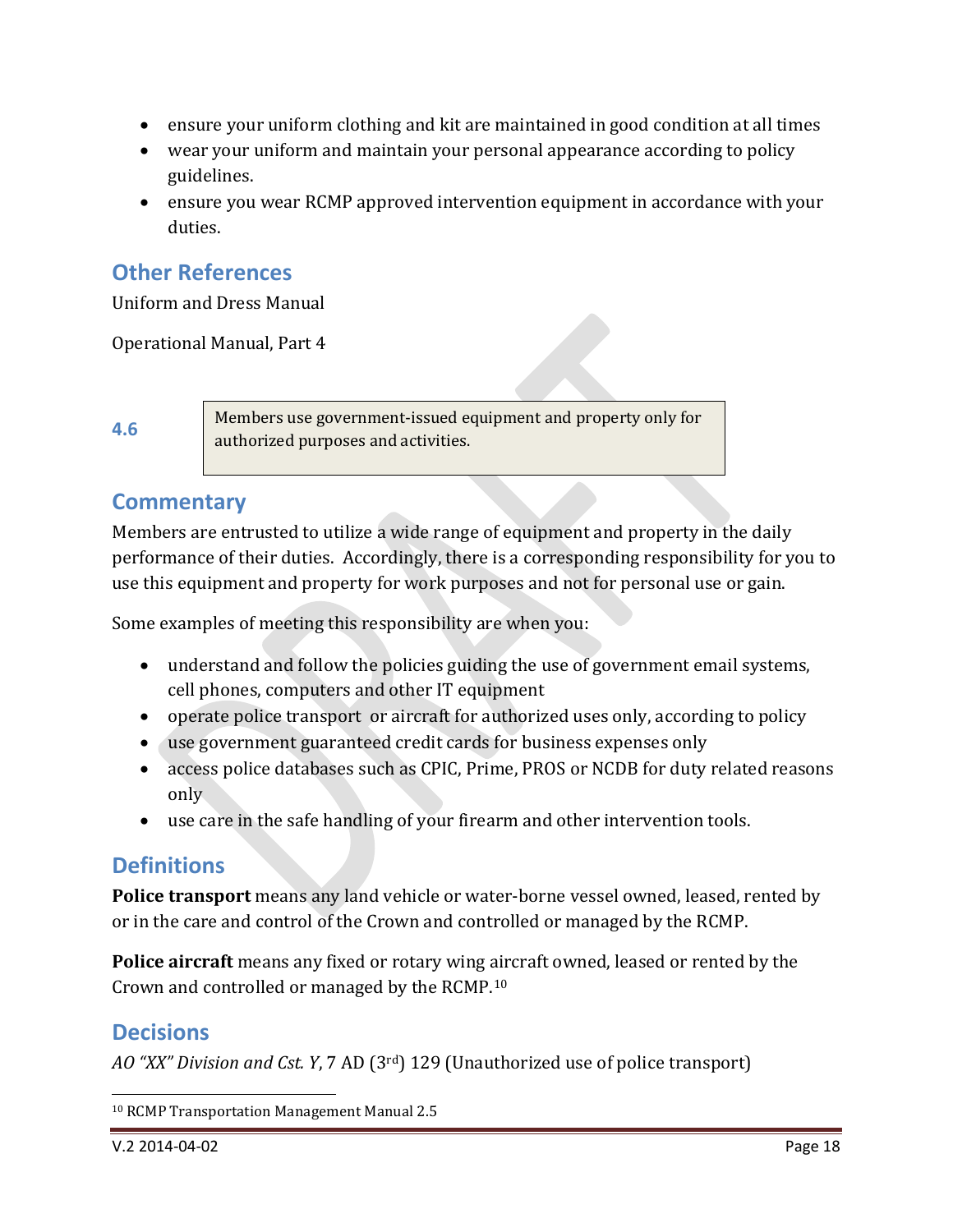*AO "XX" Division and C/M Y*, 22 AD (3rd) 9 (Misuse of government IT equipment)

*AO "XX" Division and Cst. Y*, 6 AD (4th) 118 (Use of government travel card for personal purchases)

#### <span id="page-18-0"></span>**Section 5 Use of force**

<span id="page-18-1"></span>**5.1**

Members use only as much force as is reasonably necessary in the circumstances.

## <span id="page-18-2"></span>**Commentary**

In responding to police occurrences, your primary objective is to ensure the safety of all police officers and the public. There will be times when you may need to use force in carrying out your duties. Subsection 25(1) of the *Criminal Code* allows a peace officer to use as much force as necessary for the enforcement and administration of the law. You also have the responsibility to ensure that once a person is in custody their rights are respected and proper care is provided.

You must be able to provide sufficient legal articulation on the intervention methods chosen to manage an incident, taking into account the totality of the situation.[11](#page-18-4)

You will meet this responsibility when you:

- remain calm when faced with provocation and refrain from deliberately provoking others
- use a level of force appropriate to the circumstances
- are able to de-escalate your level of force once a subject is restrained
- respect the rights of all persons in your custody

## <span id="page-18-3"></span>**Decisions**

*AO "XX" Division and Cst. Y*, 13 AD (4th) 386 (Use of CEW on prisoner when having no grounds to arrest)

*AO "XX" Division and Cst. Y,* 28 AD (3rd) 12 (Use of excessive force during arrest)

*AO "XX" Division and Cst. Y*, 24 AD (3rd) 235 (Unlawful use of CEW on a prisoner as compliance tool)

*AO "XX" Division and Cpl. Y,* 28 AD (3rd) 172 (Excessive use of force on prisoner – OC Spray)

<span id="page-18-4"></span><sup>11</sup> RCMP Operational Manual 17.1 j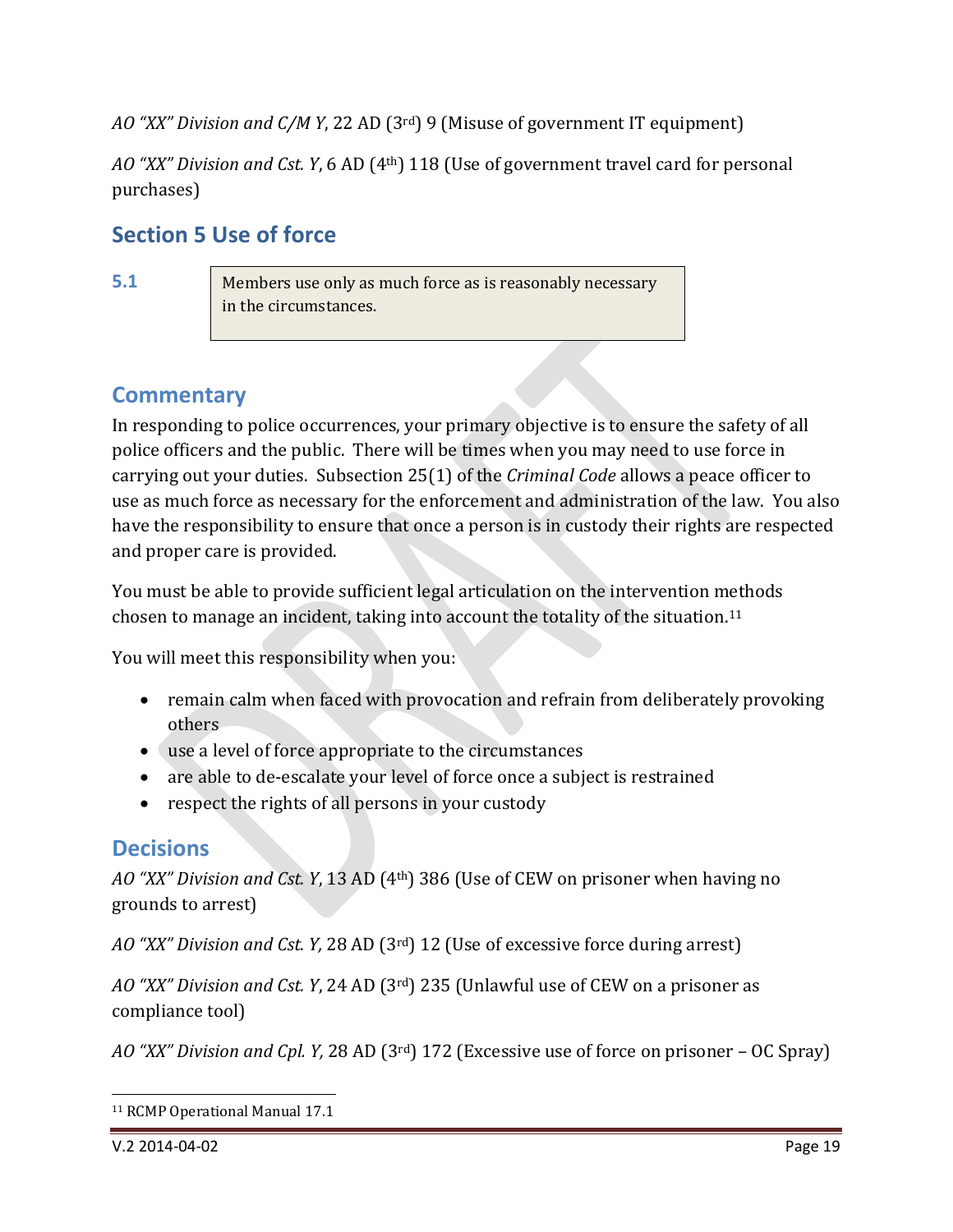## <span id="page-19-0"></span>**Section 6 Conflict of Interest**

<span id="page-19-1"></span>**6.1**

Members avoid actual, apparent or potential conflicts between their professional responsibilities and personal interests.

#### <span id="page-19-2"></span>**Commentary**

Members have a duty to maintain public confidence and the objectivity of the RCMP by preventing, avoiding and resolving situations that could give the appearance of a conflict of interest, result in a potential for a conflict of interest or result in an actual conflict of interest.[12](#page-19-3)

The Government of Canada has outlined its expectations of all federal public servants with regard to activities related to their professional duties. Specifically related to conflicts of interest, the *Values and Ethics Code for the Public Sector* applies to all members of the Force and states at s. 3.3.3: "Public servants shall serve the public interest by: taking all possible steps to prevent and resolve any real, apparent or potential conflicts of interest between their official responsibilities and their private affairs in favour of the public interest." You can also be guided by policy on conflicts of interest in the Administration Manual XVII.

A conflict of interest must normally be resolved in favour of the public or Force interest, and while normally a matter that can be dealt with under policy and performance, depending on the circumstances may be treated as a conduct matter.

- neither solicit nor accept the offer of any gift, gratuity or hospitality that could compromise your impartiality
- report any conflict of interest between your duties and private interests to your supervisor as required under policy
- ensure any secondary employment undertaken complies with applicable Force policy
- ensure any relationship at work does not create an actual or apparent conflict of interest.

<span id="page-19-3"></span><sup>12</sup> RCMP Administration Manual XII.13.4.1.6.1 j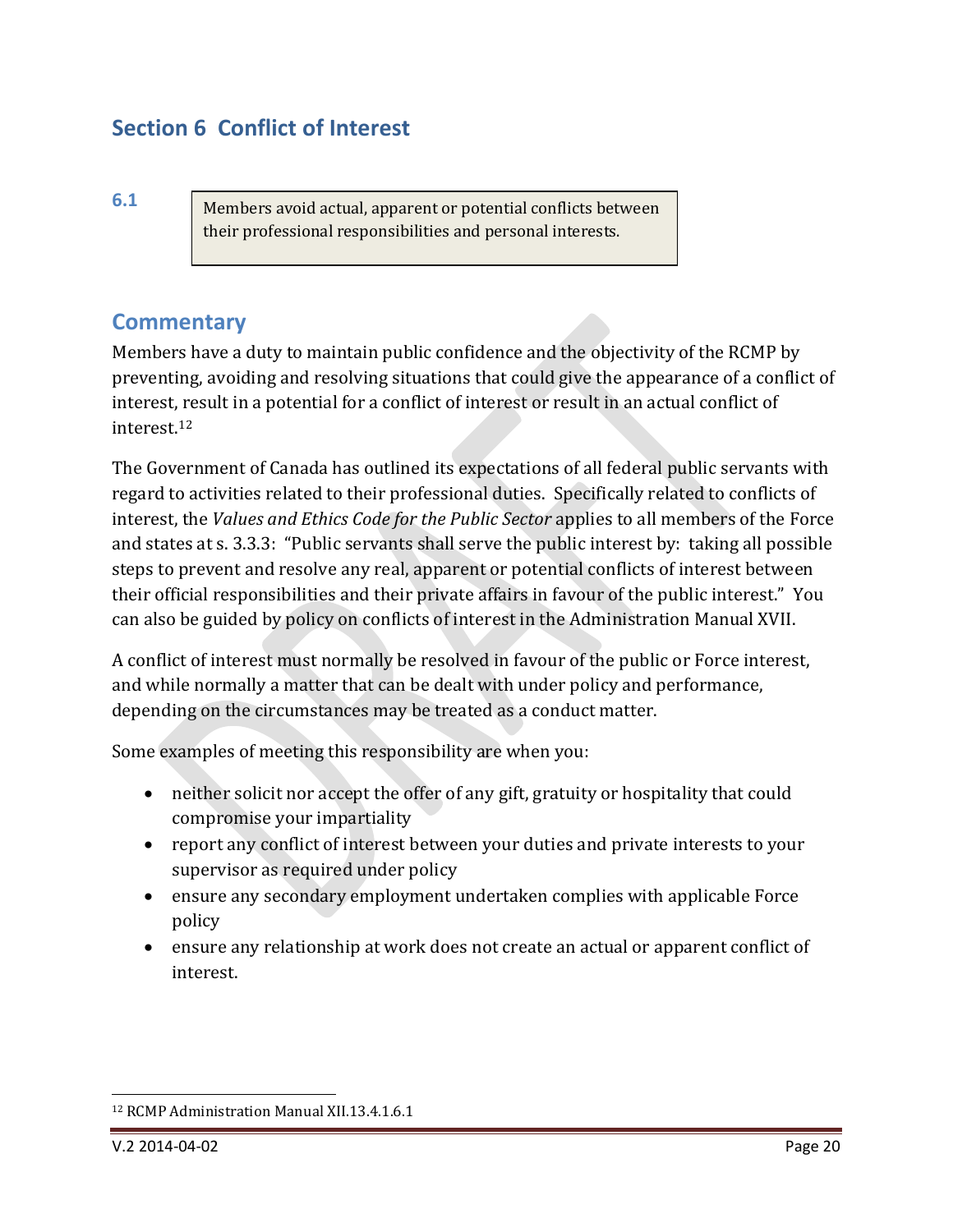## <span id="page-20-0"></span>**Decisions**

*AO "XX" Division and C/M Y*, 1 AD (3rd) 85 (Conflict of interest – performing personal contract work during working hours using RCMP facilities and equipment)

*AO "XX" Division and Cst. Y*, 29 AD (3rd) 278 (Accepting benefits in the performance of duty)

*AO "XX" Division and C/M Y*, 17 AD (3rd) 92 (Accepting gift from contractor)

## <span id="page-20-1"></span>**Other References**

Administration Manual Part XVII – Conflict of Interest

## <span id="page-20-2"></span>**Section 7 Discreditable Conduct**

<span id="page-20-3"></span>**7.1**

Members behave in a manner that is not likely to discredit the Force.

## <span id="page-20-4"></span>**Commentary**

As a member of the RCMP, you should at all times, whether on or off duty, consider how your actions and behaviours will affect your ability to preserve your credibility and the trust of the public. These two elements are necessary to effectively carry out policing duties. Given the nature of your duties and responsibilities, any criminal behaviour would be considered discreditable.

## <span id="page-20-5"></span>**Definitions**

**Discreditable behaviour** is based on a test that considers how the reasonable person in society, with knowledge of all relevant circumstances, including the realities of policing in general and the RCMP in particular, would view the behavior. It is recognized in law that the behaviour of the member, by reason of their profession as a police officer, is held to a higher standard than that of the ordinary citizen.<sup>[13](#page-20-6)</sup>

Some examples of meeting this responsibility are when you:

• avoid any activities, on or off duty, that may bring the Force into disrepute or damage the relationship of trust and confidence between the police and the public

<span id="page-20-6"></span><sup>13</sup>See for example, RCMP External Review Committee decision 4 AD (2nd) 103, which cites, *Hughes v. Architects Registration Council of the United Kingdom*, [1957] 2 All E.R. 436 at 442. j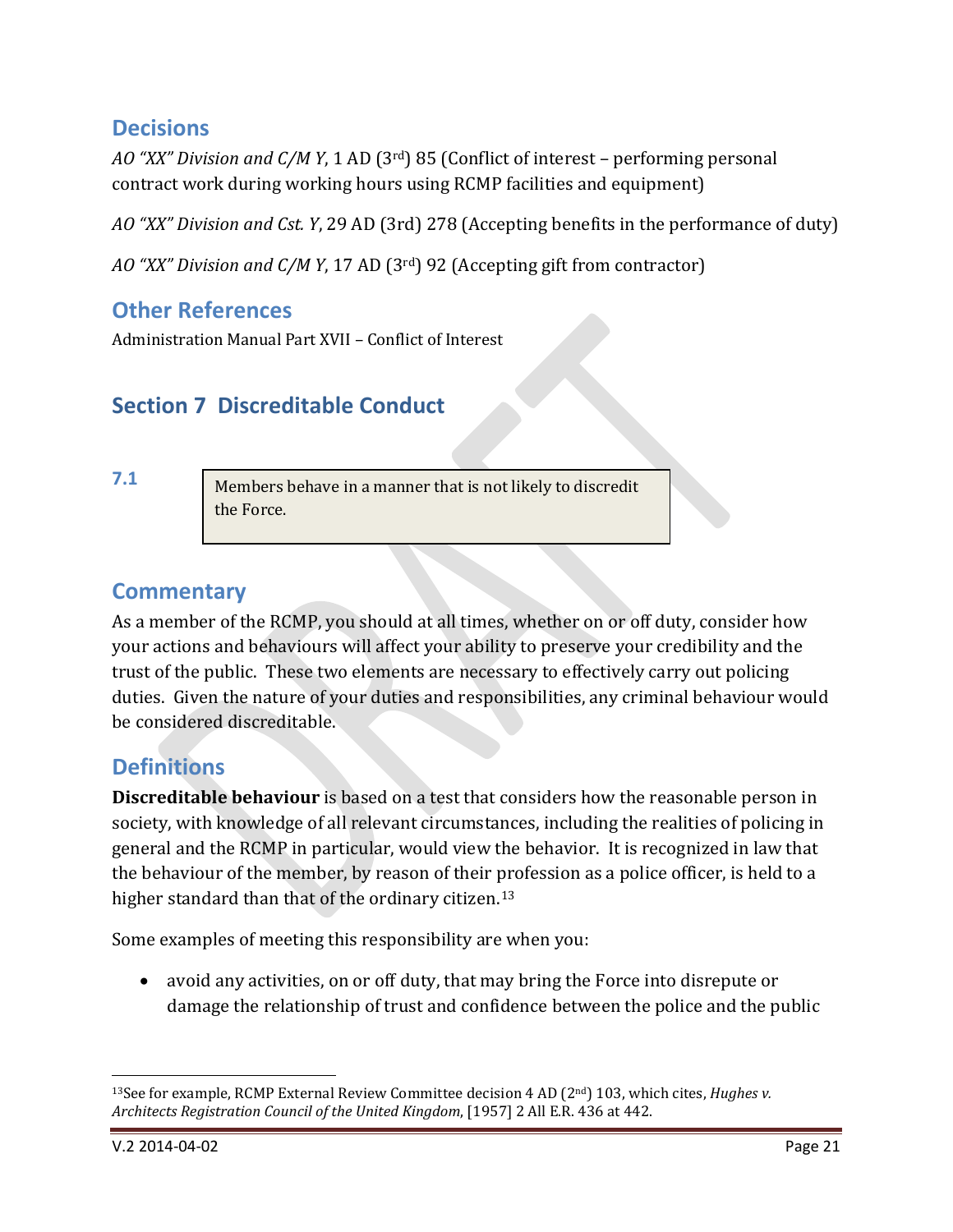- maintain strictly professional behaviour when on duty, including not engaging in sexual conduct or other inappropriate behaviour
- use your sick leave entitlements appropriately
- use government guaranteed credit cards for business expenses only
- abide by all federal, provincial and territorial laws.

#### <span id="page-21-0"></span>**Decisions**

*AO "XX" Division and Cpl. Y*, 32 AD (3rd) 119 (Non-cooperation with another police force following consumption of alcohol)

*AO "XX" Division and Insp. Y*, 5 AD (4th) 107 (Public intoxication, refusal to comply with orders from another police service, assault and threats to a police officer)

*AO "XX" Division and C/M Y*, 5 AD (4th) 272 (Off duty impaired driving)

*AO "XX" Division and Cst. Y*, 16 AD (3rd) 114 (Careless storage of RCMP property)

## <span id="page-21-1"></span>**Section 8 Reporting**

<span id="page-21-2"></span>**8.1**

Members provide complete, accurate and timely accounts pertaining to the exercise of their responsibilities, the performance of their duties, the conduct of investigations, the actions of other employees, and the operation and administration of the Force.

## <span id="page-21-3"></span>**Commentary**

The vision of the RCMP, to be a world-class police service, can only be met if members are committed to fulfilling their duties and responsibilities professionally and ethically. As members of the Force, you are in a position of trust that is essential to the security and well-being of all Canadians. Along with that position of trust, comes the expectation that you will conduct yourself to the highest standards of accountability. A large part of this accountability is in the form of the various reporting mechanisms related to the operations and administration of the Force.

Whether it is an investigational report, notes in your notebook, a claim for reimbursement of expenses, or details regarding an incident of serious injury or death, you are obliged to make the appropriate reports as determined by the situation.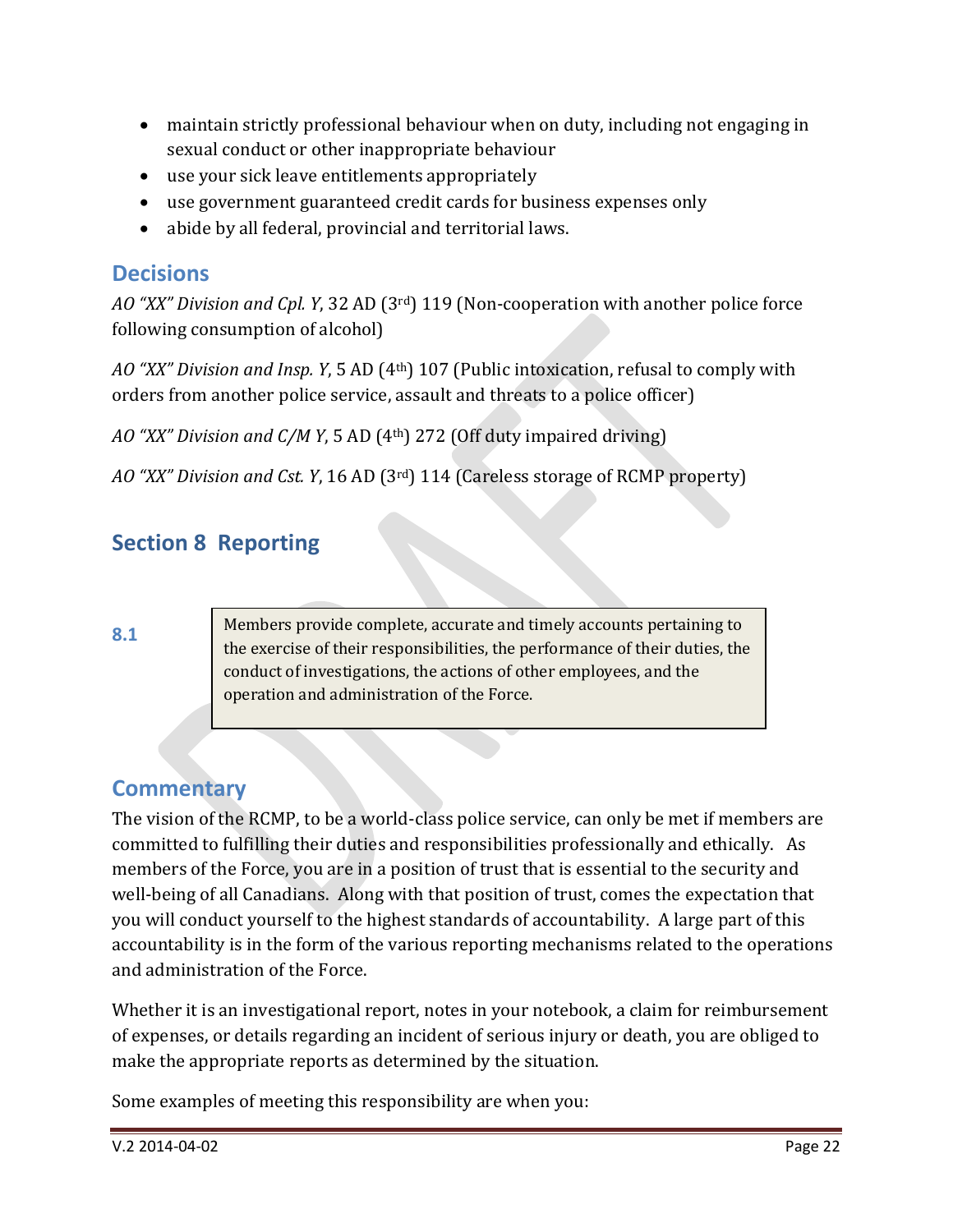- prepare file documentation in a timely manner
- do not knowingly make false, misleading or inaccurate oral or written statements
- are thorough in the completion of reports

#### <span id="page-22-0"></span>**Definitions**

**Responsibility to Report** means your legal, moral and professional obligation to provide a prompt written or verbal report describing a police incident, the actions you took during the incident, setting out your rationale for these actions and any observations made during the course of your duty. [14](#page-22-4)

#### <span id="page-22-1"></span>**Decisions**

*AO "XX" Division and Cst. Y*, 1 AD **(**3rd) 194 (Altering RCMP file entries)

*AO "XX" Division and Cst. Y*, 1 AD (4th) 77 (failing to properly document an investigation)

*AO "XX" Division and Cst. Y*, 1 AD (4th) 382 (improperly advising on status of an exhibit and falsifying a PROS entry)

*AO "XX" Division and Insp. Y*, 18 AD (3rd) 209 (Intimidating an employee, lying to internal investigators)

<span id="page-22-2"></span>**8.2**

Members who are under investigation, arrested, charged, or convicted for a breach of any Canadian or foreign law report this fact to a supervisor as soon as feasible.

## <span id="page-22-3"></span>**Commentary**

Maintaining the public trust is an important requirement to ensure your ability to fulfill your duties and provide quality service to Canadians. You must realize that any alleged or proven contravention of the law by a member can result in a loss of trust and in some cases seriously impact a member's credibility. The necessity to preserve the public trust applies even when outside of Canada. Such instances need to be reported in order that the risk to the reputation and operations of the Force can be mitigated.

- report as soon as possible any occasion in or outside of Canada where you have been the subject of one of the following:
	- o investigation for an offence

<span id="page-22-4"></span><sup>14</sup> RCMP Operational Manual 54.3.2.1.1 j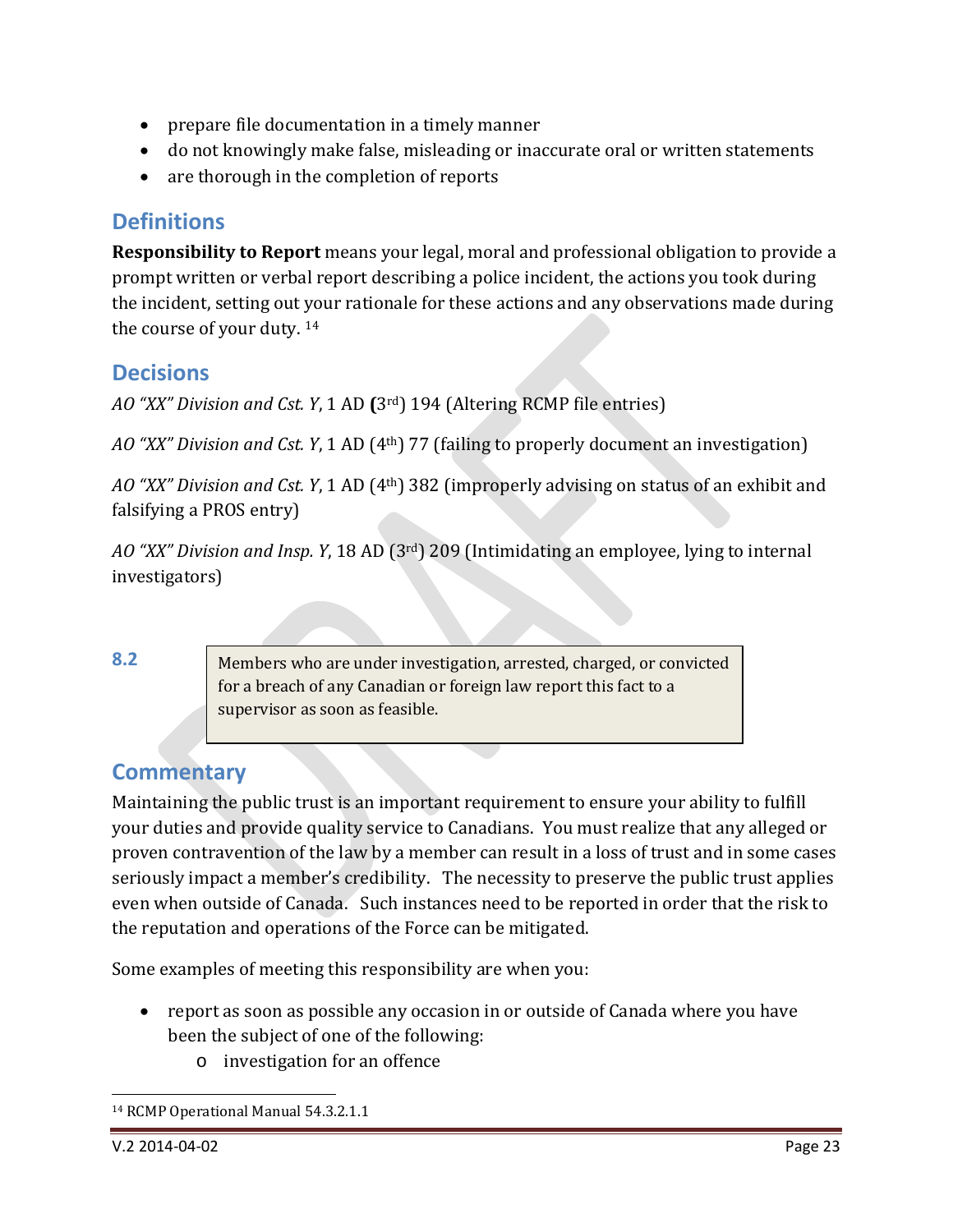- o summons for an offence
- o summary offence ticket
- o conviction of an offence
- o suspension of license
- o arrest

#### <span id="page-23-0"></span>**Decision**

*AO "XX" Division and Cst. Y,* 27 AD (3rd) 169 (failure to report being charged and convicted of a provincial statute)

<span id="page-23-1"></span>**8.3**

Members, unless exempted, report as soon as feasible and take appropriate action if the conduct of another member contravenes this Code.

## <span id="page-23-2"></span>**Commentary**

It is incumbent on all members to report and take action, appropriate to the situation, when another member contravenes the Code of Conduct. This requirement is a reflection of your duty to uphold and promote the RCMP core values. The exemptions which apply to the duty to report are restricted to employees who have obtained knowledge of the contravention in their professional capacity in the following positions:

- a physician, nurse or psychologist employed by the RCMP
- a Staff Relations Representative who is providing assistance to a member
- a member who is providing assistance or representation to another member under s. 47.1 of the RCMP Act
- a member representative providing assistance or representation as provided for under the *Commissioner's Standing Orders*

You will meet this responsibility when you:

- report any conduct of a member which is in contravention of the Code of Conduct
- intervene to prevent improper use of force where it is clear that the force is not justified

#### <span id="page-23-3"></span>**Decisions**

*AO "XX" Division and Cst. Y*, 30 AD (3rd) 223 (Failure to report breach of Code of Conduct)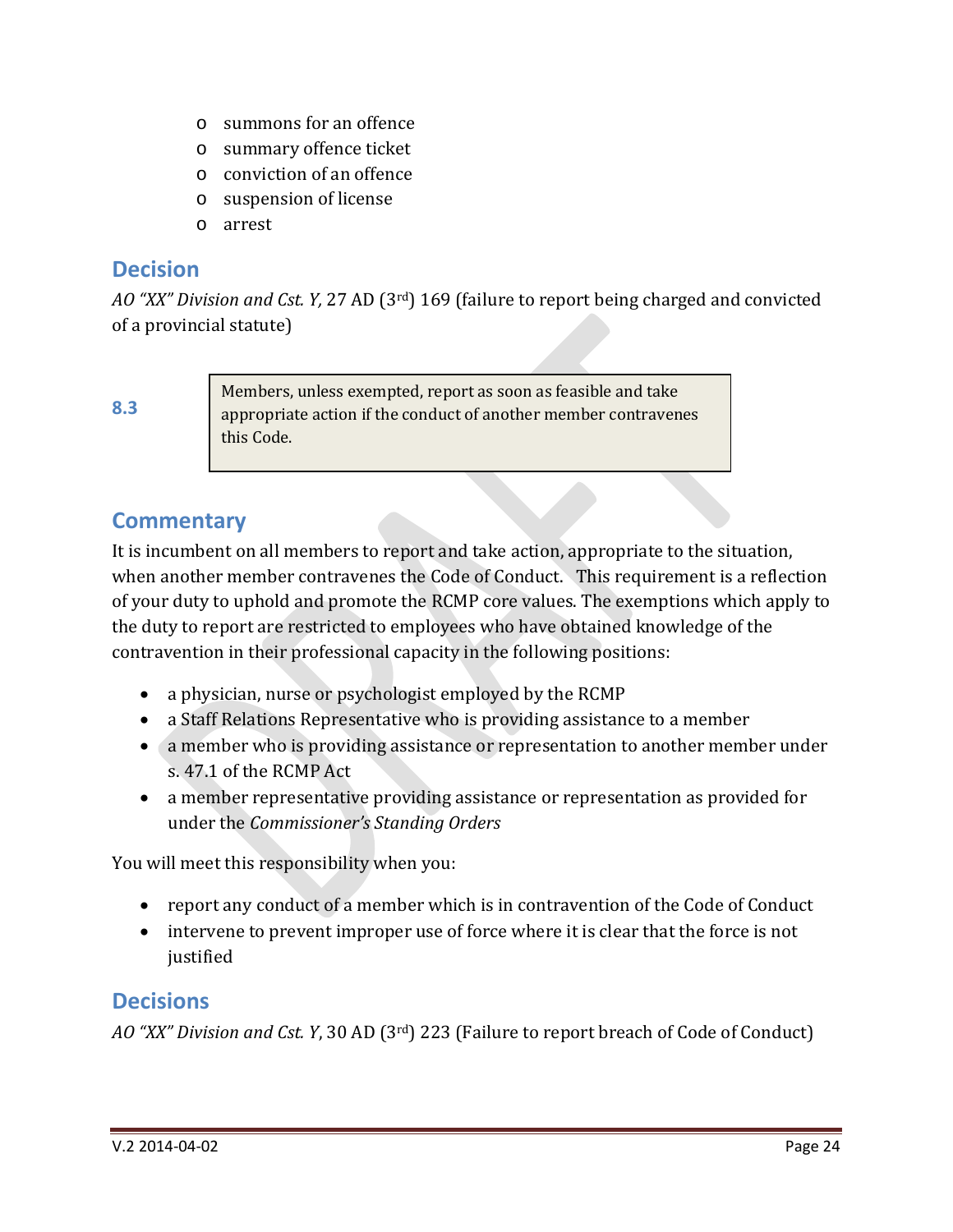## <span id="page-24-0"></span>**Section 9 Confidentiality and Public Statement**

<span id="page-24-1"></span>**9.1**

Members access, use and disclose information obtained in their capacity as members only in the proper course of their duties and abide by all oaths by which they are bound as members.

#### <span id="page-24-2"></span>**Commentary**

As a member of the RCMP you are entrusted with many types of personal, confidential and classified information. You are at all times bound by your oath of secrecy. It is crucial to the integrity of the Force and our policing partners and essential to upholding the law, that privileged information be protected from improper use or disclosure.

Some examples of meeting this responsibility are when you:

- abide by the provisions of all legislation pertaining to the management of information (e.g., *Privacy Act[15,](#page-24-4) Access to Information Act[16](#page-24-5)* )
- refrain from providing classified information to family or friends
- avoid inadvertent disclosure of information related to operations
- access police databases such as CPIC, Prime, PROS or NCDB for duty related reasons only.

#### <span id="page-24-3"></span>**Decisions**

*AO "XX" Division and Cst. Y*, 21 AD (3rd) 1 (Release of information to unauthorized persons)

*AO "XX" Division and Cpl. Y,* 32 AD (3rd) 208 (Unauthorized query of PIRS)

*AO "XX" Division and Cst. Y*, 1 AD (4th) 103 (Unauthorized access and sharing of confidential police information for personal reasons)

*AO "XX" Division and Cst. Y*, 13 AD (3rd) 108 (Use of CPIC for personal reasons which jeopardized criminal investigation - dismissal)

*Stenhouse v. Canada,* 2004 FC 375 (Unauthorized release of RCMP documents)

*Read v. Canada*, 2005 FC 798 (Unauthorized release of RCMP documents to the media)

<span id="page-24-4"></span><sup>15</sup> *Privacy Act*, R.S.C. 1985, c. P-21. j

<span id="page-24-5"></span><sup>16</sup> *Access to Information Act*, R.S.C. 1985, c. A-1.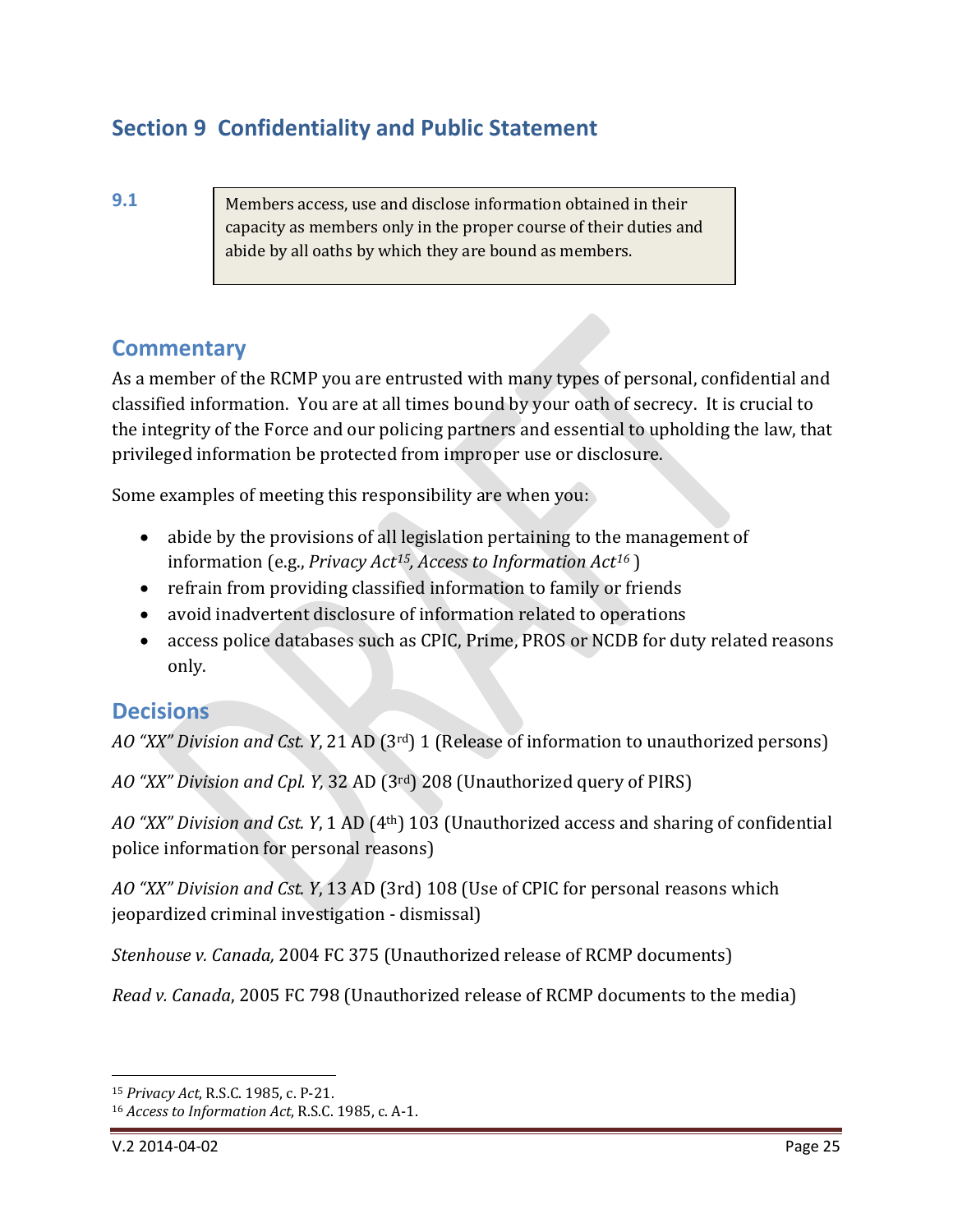Members abide by their duty of loyalty and refrain from making public statements criticizing the Government of Canada or the operations or administration of the Force, except where authorized by law.

#### <span id="page-25-1"></span>**Commentary**

<span id="page-25-0"></span>**9.2**

As an employee of the Government of Canada, you have a duty of loyalty to the government. This duty of loyalty is reflected in the *Values and Ethics Code for the Public Service (VECPS)*, and has long been a fundamental value and obligation for members of the Force.

In straightforward terms, the duty of loyalty requires you to serve the government of the day impartially and effectively, balancing your right to free expression with your obligation to be impartial. You have the ability to comment on issues, as long as your criticism has no impact on your ability to effectively perform your duties, or on the public perception of that ability.[17](#page-25-3)

Where possible, you should use internal means to bring any criticisms to the appropriate level of supervision, taking all efforts to resolve the issue internally within the RCMP.

Furthermore, the *Public Servants Disclosure Protection Act[18](#page-25-4)* (*PSDPA)* provides protection for employees who disclose serious wrongdoings in the workplace. The *PSDPA* gives federal government employees, including members, a secure and confidential process for disclosing serious wrongdoing in the workplace.

## <span id="page-25-2"></span>**Definitions**

**A serious wrongdoing** means a serious violation that goes against the public interest, such as:

- Violating any Act of Parliament or any Act of the legislatures of the provinces;
- Misusing public funds or public assets;
- Gross mismanagement;
- Doing something, or failing to do something, that creates a substantial and specific danger to the health, safety or life of persons or to the environment;
- Seriously breaching the VECPS or your organization's code of conduct; or
- Knowingly directing or counselling a person to commit a wrongdoing.<sup>[19](#page-25-5)</sup>

<span id="page-25-5"></span>V.2 2014-04-02 Page 26

<span id="page-25-4"></span><span id="page-25-3"></span> $17$  Treasury Board Secretariat, Values Alive: A Discussion Guide to the "Values and Ethics Code for the Public Sector, Section 3, online: Government of Canada <http://www.tbs-sct.gc.ca/ve/va-vaq-eng.asp>. <sup>18</sup> *Public Servants Disclosure Protection Act,* S.C. 2005, c. 46 [PSDPA]. <sup>19</sup>*PSDPA, supra* note 18 j